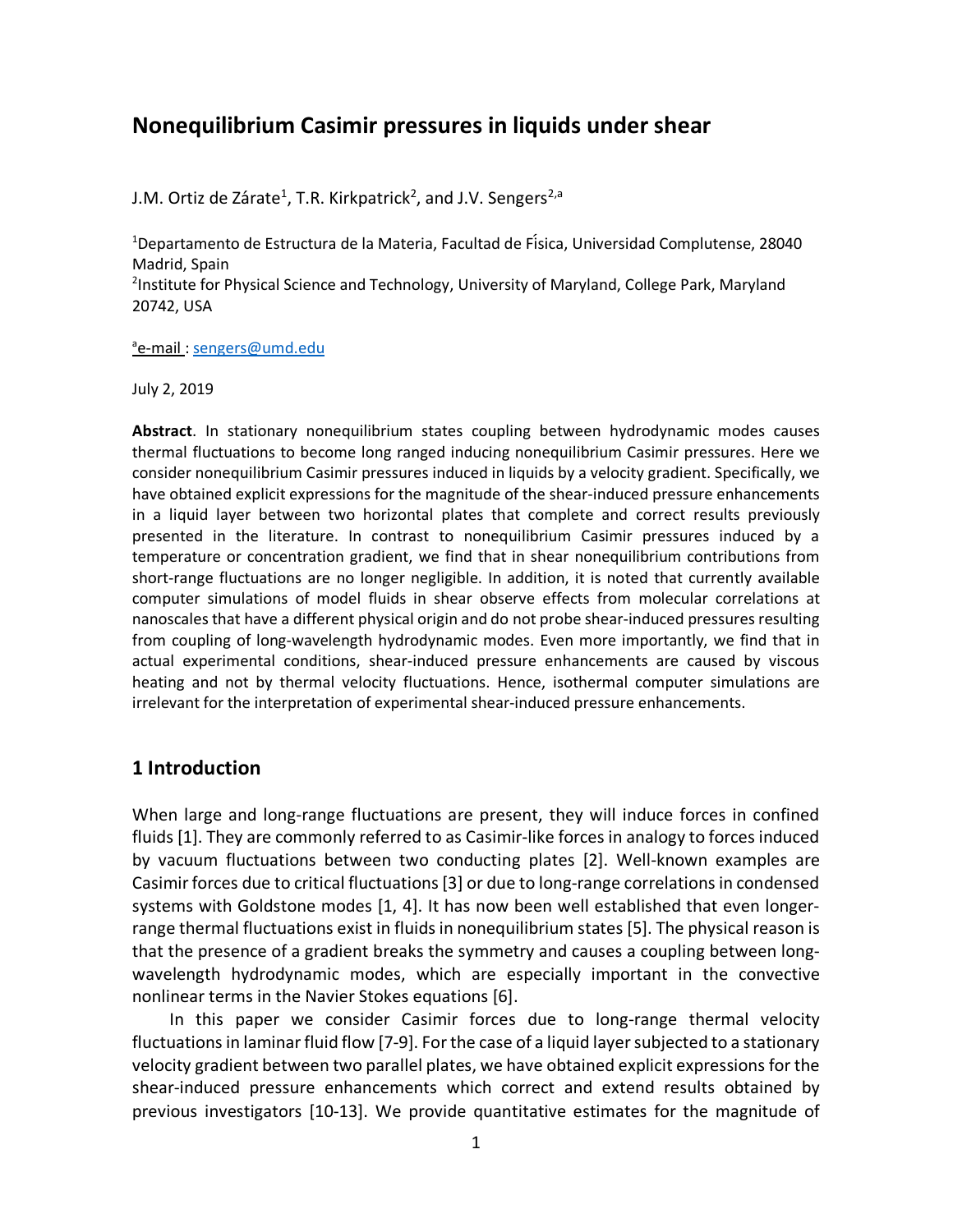these shear-induced Casimir pressures. In addition, we present an extended kinetic theory approach to compare nonequilibrium Casimir pressures induced by long-range thermal fluctuations with nonequilibrium pressures resulting from short-range thermal fluctuations. We clarify an essential difference between the Casimir pressures caused by macroscopic long-range fluctuations and pressures resulting from fluctuations at nanoscales which are observed in computer simulations. Finally, we shall point out that in actual experimental conditions, observed shear-induced pressure enhancements are caused by viscous heating, and not by thermal velocity fluctuations.

 We shall proceed as follows. Continuing an approach adopted in some previous publications to determine the intensity of thermal velocity fluctuations in laminar liquid flow [14-17], we start in Section 2 from a fluctuating Orr-Sommerfeld equation for the wallnormal velocity fluctuations and from a fluctuating Squire equation for the wall-normal vorticity fluctuations. The solutions of these equations are then converted into expressions for the fluctuations of all velocity components, not only in the wall-normal direction, but also in the stream-wise and the span-wise directions. The procedure for solving these fluctuating hydrodynamics equations is also indicated in Section 2, but the mathematical details are presented in Appendices. We have solved the fluctuating hydrodynamics equations both in the absence and in the presence of boundary conditions. The solutions in the absence of boundary conditions are obtained from previous publications [14, 15], but for an evaluation of shear-induced Casimir forces in confined liquid layers it is essential to include finite-size effects. In previous publications we have considered liquid layers confined between two rigid surfaces where no slip occurs. However, in the case of such rigid boundaries it is very difficult to get an exact solution [16, 17] and in practice we have previously settled for an approximate solution in a so-called Galerkin approximation [14, 15]. In the present paper we have adopted periodic boundary conditions for two reasons. First, for periodic boundary conditions we are able to get an exact solution as was possible for the case without boundary conditions. Second, periodic boundary conditions are commonly adopted in computer simulations [18-25].

 In Section 3 we present the elements of the nonequilibrium pressure tensor thus obtained from the fluctuating hydrodynamics equations. We find a scaling relation for the shear-induced pressure enhancement in terms of a function that, for a given set of boundary conditions, only depends on the Reynolds number Re. We present exact results for the shear-induced pressure enhancements both in the limit of large and of small Re and also discuss the nature of the crossover from small Re to large Re behavior. Specifically, we find that for laminar-flow conditions, finite-size effects always need to be included.

 In Section 4 we discuss the magnitude of the shear-induced pressure enhancements and, in particular, show how our new results correct and extend results previously obtained by some other investigators [10-13]. We also present in Section 4 estimates of the shearinduced pressure enhancements for realistic experimental conditions. It turns out that, in contrast to nonequilibrium Casimir pressures induced by a temperature gradient [26], for nonequilibrium Casimir pressures induced by a velocity gradient contributions from shortranged velocity fluctuations cannot be neglected. In Section 5 we review the currently available computer simulations for determining shear-induced pressure enhancements. A problem is that molecular dynamics simulations observe correlations at nanoscales which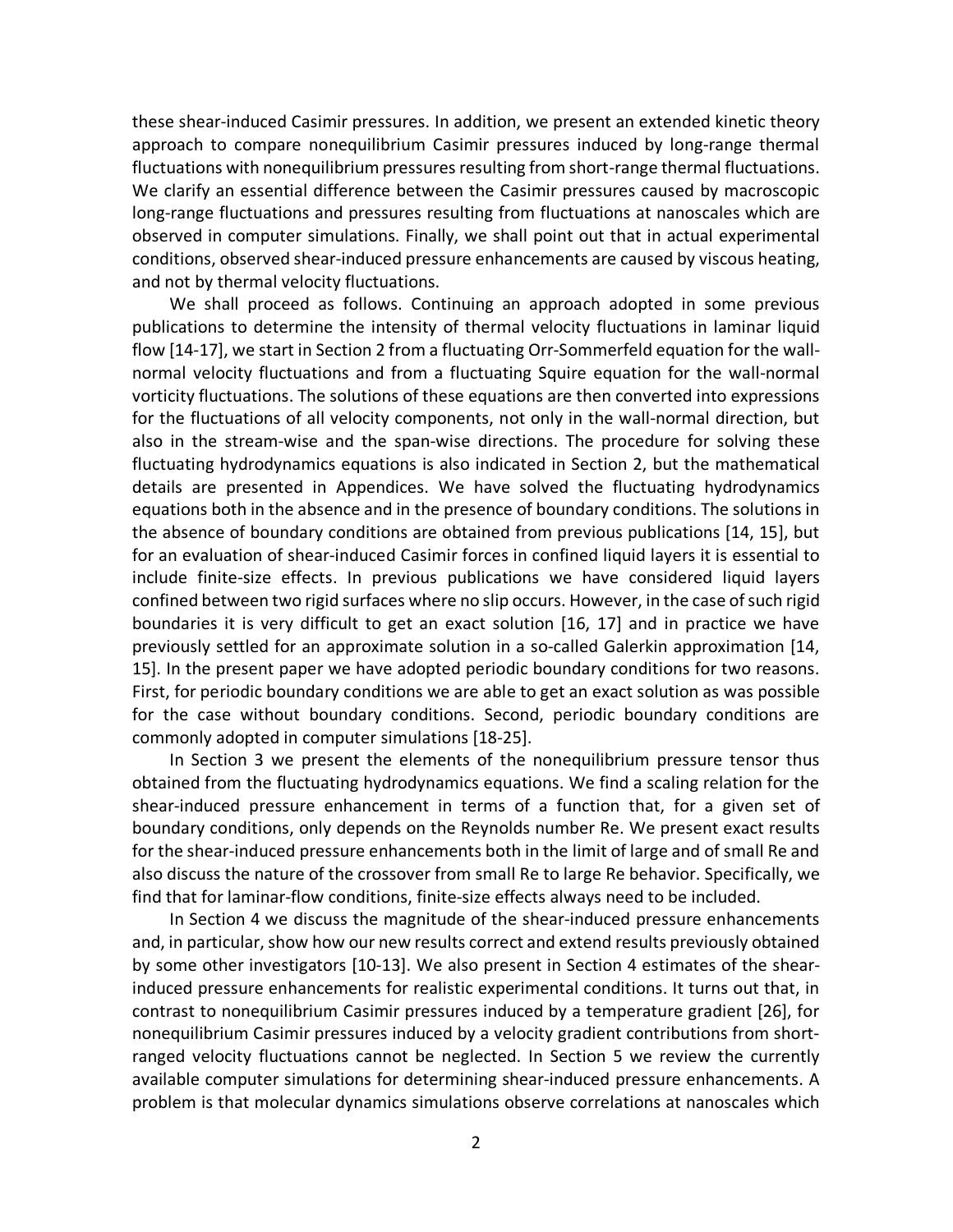have a different physical origin than the nonequilibrium pressures arising from the longrange velocity fluctuations.

 In Section 6 we provide estimates of pressure enhancements from possible viscous heating effects in real experimental conditions. We find that in real experiments these viscous effects will be dominant.

Our principal conclusions are summarized in Section 7.

# **2 Fluctuating hydrodynamics in laminar fluid flow**

To elucidate the role of nonequilibrium velocity fluctuations in laminar flow, we consider the simplest case, namely that of a liquid under isothermal incompressible laminar flow (thus with uniform temperature  $T$  and density  $\rho$ ) between two horizontal boundaries, commonly referred to as planar Couette flow. To maintain consistency with our previous analysis of nonequilibrium velocity fluctuations [14-17], we continue using here the nomenclature of Drazin and Reid [27], sometimes referred as the meteorological convention [28], as indicated schematically in Fig. 1. Specifically, we use a coordinate system where the x coordinate is in the stream-wise direction, the y coordinate in the span-wise direction, and the *z* coordinate in the wall-normal direction. The liquid layer is confined between two horizontal boundaries located at  $z = \pm L$  moving with constant velocities  $\pm U$  in the x direction. The local fluid velocity can be decomposed as  ${\bf v} =$  ${\bf v}_0(z) + \delta {\bf v}$ , where  ${\bf v}_0 = {\gamma z, 0,0}$  is the average velocity depending on the shear rate  $\gamma =$  $U/L$  with a component only in the stream-wise direction x, and where  $\delta v(\mathbf{r},t)$  is a fluctuating-velocity contribution dependent on the location  $\mathbf{r}(x, y, z)$  and on the time *t*. As is common in the statistical-physics literature on the subject [12], we assume isothermal fluid flow and neglect here any viscous-heating effects, but they will be considered later in Section 6.



**Fig. 1.** Schematic representation of planar Couette flow.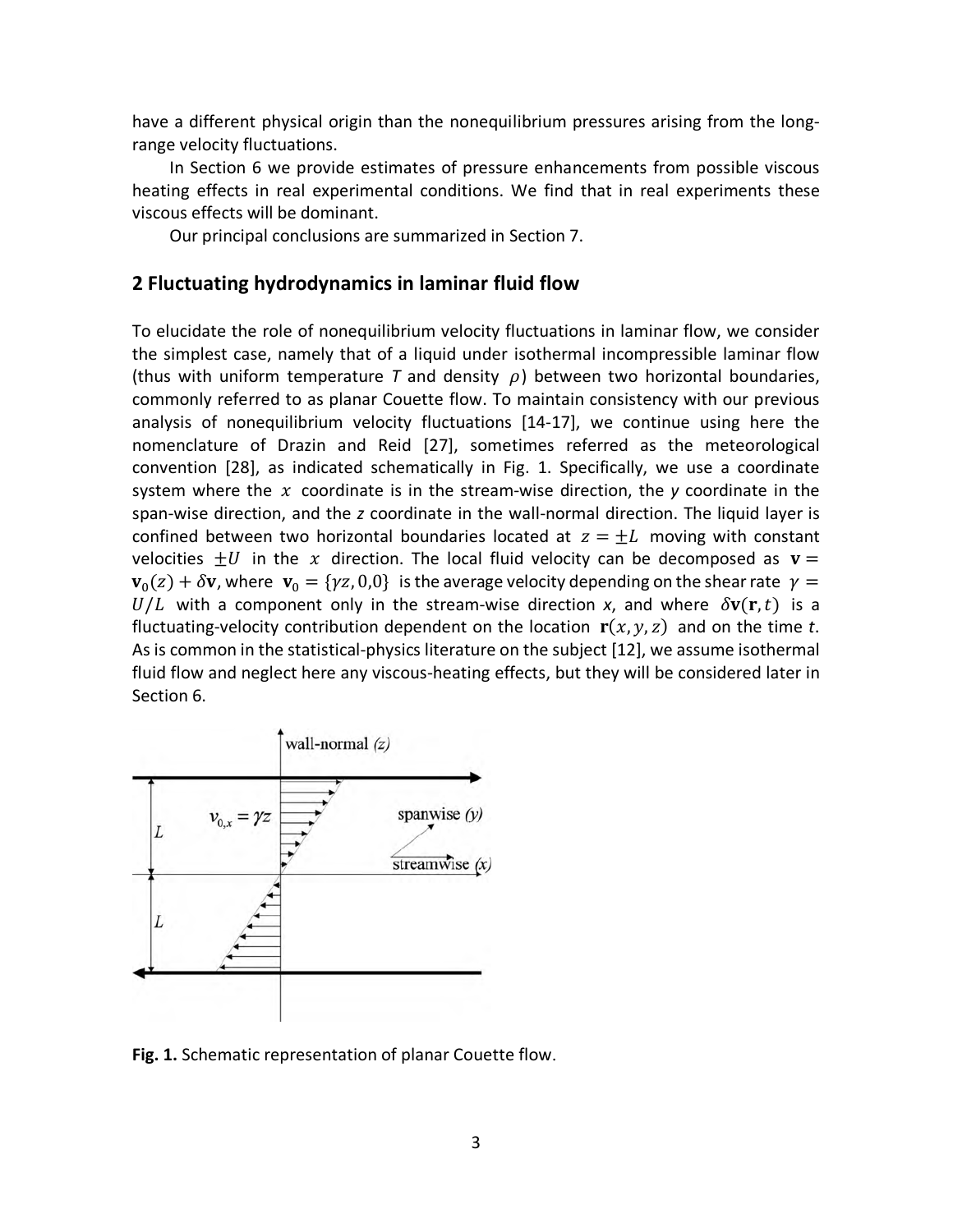Our task is to evaluate the nonequilibrium contribution  $\delta P(r)$  to the pressure tensor arising from the long-range nonequilibrium velocity fluctuations:

$$
\delta P(\mathbf{r}) = \rho \langle \delta \mathbf{v}(\mathbf{r}) \delta \mathbf{v}(\mathbf{r}) \rangle_{\text{NE}} \tag{1}
$$

where the average is taken over the stationary nonequilibrium state which is independent of the time *t*. In principle there are also contributions from nonequilibrium density and internal-energy contributions, but the dominant contribution to the nonequilibrium pressure tensor arises from the velocity fluctuations [10]. The diagonal elements  $\delta p_{ii}$  =  $\rho(\delta v_i \delta v_i)$  contribute to the shear-induced pressure enhancement, such that  $\delta p =$  $\frac{1}{3}(\delta p_{xx} + \delta p_{yy} + \delta p_{zz})$ . For reasons of symmetry, the off-diagonal elements all vanish except for  $\delta p_{xz} = \rho \langle \delta v_x \delta v_z \rangle$ , yielding a fluctuation-induced contribution to the shear viscosity  $\eta$  [12].

 The relevant linearized fluctuating hydrodynamics equations for the fluctuations  $\delta$ **v**(**r**, *t*) and  $\delta p$ (**r**, *t*) of the velocity and the pressure at location **r** and time *t* around their mean values  $v_0 = \{yz, 0, 0\}$  and  $p = p_0$  are [6, 29]

$$
\nabla \cdot \delta \mathbf{v} = 0,\tag{2}
$$

$$
\frac{\partial(\delta \mathbf{v})}{\partial t} + \gamma z \frac{\partial(\delta \mathbf{v})}{\partial x} + \delta v_x \gamma \hat{\mathbf{x}} = -\frac{1}{\rho} \nabla \delta p + \nu \nabla^2 \delta v + \frac{1}{\rho} \nabla \cdot \delta \Pi,
$$
\n(3)

where v is the kinematic viscosity and where  $\delta \Pi(\mathbf{r},t)$  is a random fluctuating tensor whose autocorrelation function is given by a fluctuation-dissipation theorem, which for incompressible (divergence-free) flow reads [6]:

$$
\langle \delta \Pi_{ij}(\mathbf{r},t) \cdot \delta \Pi_{kl}(\mathbf{r}',t') \rangle = 2k_{\rm B}T\eta \big( \delta_{ik}\delta_{jl} + \delta_{il}\delta_{jk} \big) \delta(\mathbf{r}-\mathbf{r}')\delta(t-t'). \tag{4}
$$

Here  $k_B$  is Boltzmann's constant and  $\eta = \rho v$  is the dynamic viscosity. The solution of the fluctuating hydrodynamics equations depends on the Reynolds number Re =  $\gamma L^2/v$ . By adopting the incompressible-flow assumption, Eq. (2), we are neglecting any possible contributions from sound modes.

It is convenient to use dimensionless variables with spatial coordinates  $\mathbf{r}(x, y, z)$  in terms of *L*, *t* in terms of  $\gamma^{-1}$ . **v** in terms of  $Ly$ , and  $\Pi$  in terms of  $\rho L^2 \gamma^2$ . As shown in previous publications [14, 15], by applying a single rotational and a double rotational, one eliminates pressure fluctuations and obtains from Eqs. (2) and (3) two dimensionless fluctuating hydrodynamics equations, one for the fluctuations  $\delta v_{z}$  of the wall-normal component of the velocity and one for the fluctuations  $\delta \omega_z = \partial_y \delta v_x - \partial_x \delta v_y$  of the wallnormal component of the vorticity:

$$
\frac{\partial}{\partial t} (\nabla^2 \delta v_z) + z \frac{\partial}{\partial x} (\nabla^2 \delta v_z) - \frac{1}{\text{Re}} \nabla^4 (\delta v_z) = [\nabla \times \nabla \times \{\nabla \delta \Pi\}]_z,\tag{5}
$$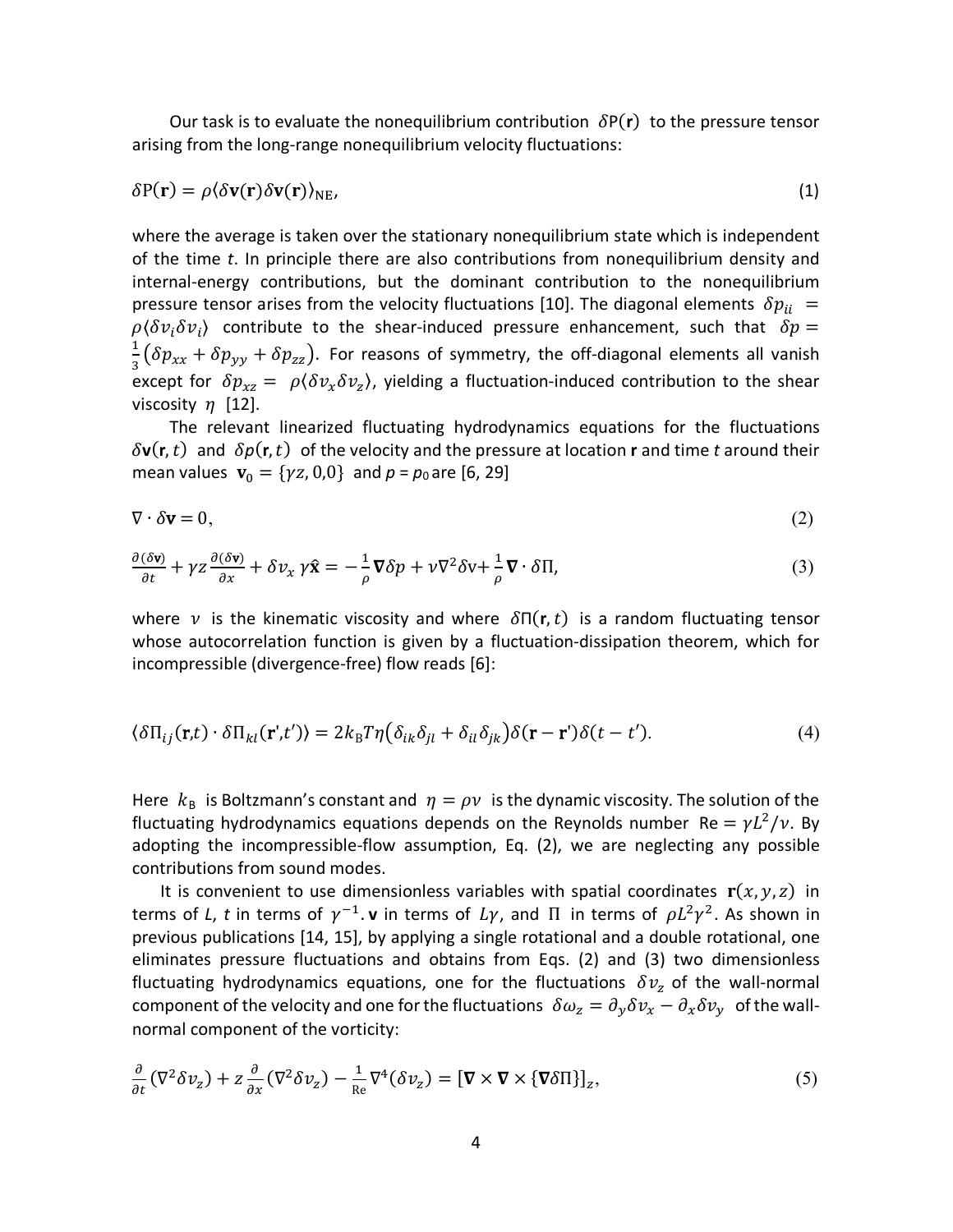$$
\frac{\partial}{\partial t} (\delta \omega_z) + z \frac{\partial}{\partial x} (\delta \omega_z) - \frac{\partial}{\partial y} \delta v_z - \frac{1}{\text{Re}} \nabla^2 (\delta \omega_z) = [\nabla \times {\nabla \delta \Pi}]_z.
$$
\n(6)

Equation (5) is the stochastic version of what is known as the Orr-Sommerfeld equation and Eq. (6) is the stochastic version of what is known as the Squire equation in the fluid mechanics literature [27, 30].

A procedure for solving these fluctuating equations has been developed in some previous publications [14, 15]. The solution of Eqs. (5) and (6) depends on the Reynolds number Re and on the boundary conditions at the two horizonal plates. At a given shear rate *γ* large *L* corresponds to large Re and small *L* corresponds to small Re. For large *L* and, hence, for large Re (assuming that the laminar average flow is still stable) we can obtain an approximate solution by neglecting the boundary conditions. Then the fluctuating Orr-Sommerfeld Eq. (5) and the fluctuating Squire Eq. (6) can be solved by applying a Fourier transform in terms of a 3-dimensional wave vector **q**(*qx*,*qy*,*qz*). As shown in Appendix A, relatively simple expressions are obtained for the nonequibrium part of the equal-time correlation functions in momentum space for the fluctuations of the wall-normal velocity,  $\langle \delta v_z^*(\mathbf{q}) \delta v_z(\mathbf{q}') \rangle_{\text{NE}}$  , of the vorticity,  $\langle \delta \omega_z^*(\mathbf{q}) \delta \omega_z(\mathbf{q}') \rangle_{\text{NE}}$  , as well as for the crosscorrelation,  $\langle \delta v_z^*(\mathbf{q}) \delta \omega_z(\mathbf{q}') \rangle_{\text{NE}}$ :

$$
\langle \delta v_z^*(\mathbf{q}) \delta v_z(\mathbf{q}') \rangle_{\text{NE}} = C_{zz}^{\text{NE}}(\mathbf{q}) (2\pi)^3 \delta(\mathbf{q} - \mathbf{q}'), \tag{7}
$$

$$
\langle \delta \omega_z^*(\mathbf{q}) \delta \omega_z(\mathbf{q}') \rangle_{\text{NE}} = W_{zz}^{\text{NE}}(\mathbf{q}) (2\pi)^3 \delta(\mathbf{q} - \mathbf{q}'), \tag{8}
$$

$$
\langle \delta v_z^*(\mathbf{q}) \delta \omega_z(\mathbf{q}') \rangle_{\text{NE}} = i B_{zz}^{\text{NE}}(\mathbf{q}) (2\pi)^3 \delta(\mathbf{q} - \mathbf{q}'). \tag{9}
$$

Disregarding any boundary conditions makes the equal-time correlations translationally invariant in the three spatial directions, so that their Fourier-transforms are proportional to 3-dimensional delta functions  $\delta(\mathbf{q}-\mathbf{q}')$ . Explicit expressions for the functions  $C_{\rm zz}^{\rm NE}(\mathbf{q})$ and  $W_{\rm zz}^{\rm NE}(\mathbf{q})$  were presented in previous publications [14, 15] and are reproduced by Eqs. (39) and (40) in Appendix A. Following the same procedure we have also obtained the explicit expression of the cross-correlation  $\ B^{\text{NE}}_{zz}(\mathbf{q})$ , as represented by Eq. (41) in Appendix A. The corresponding equal-time correlation functions in momentum space for the fluctuations of the stream-wise and span-wise velocity components are then readily obtained by noting that

$$
\delta v_x = \frac{-1}{q_{\parallel}^2} \left( q_x q_z \delta v_z - i q_y \delta \omega_z \right),\tag{10}
$$

$$
\delta v_y = \frac{-1}{q_{\parallel}^2} \left( q_y q_z \delta v_z + i q_x \delta \omega_z \right),\tag{11}
$$

yielding

$$
\langle \delta v_x^*(\mathbf{q}) \delta v_x(\mathbf{q}') \rangle_{\text{NE}} = C_{xx}^{\text{NE}}(\mathbf{q}) (2\pi)^3 \delta(\mathbf{q} - \mathbf{q}'), \tag{12}
$$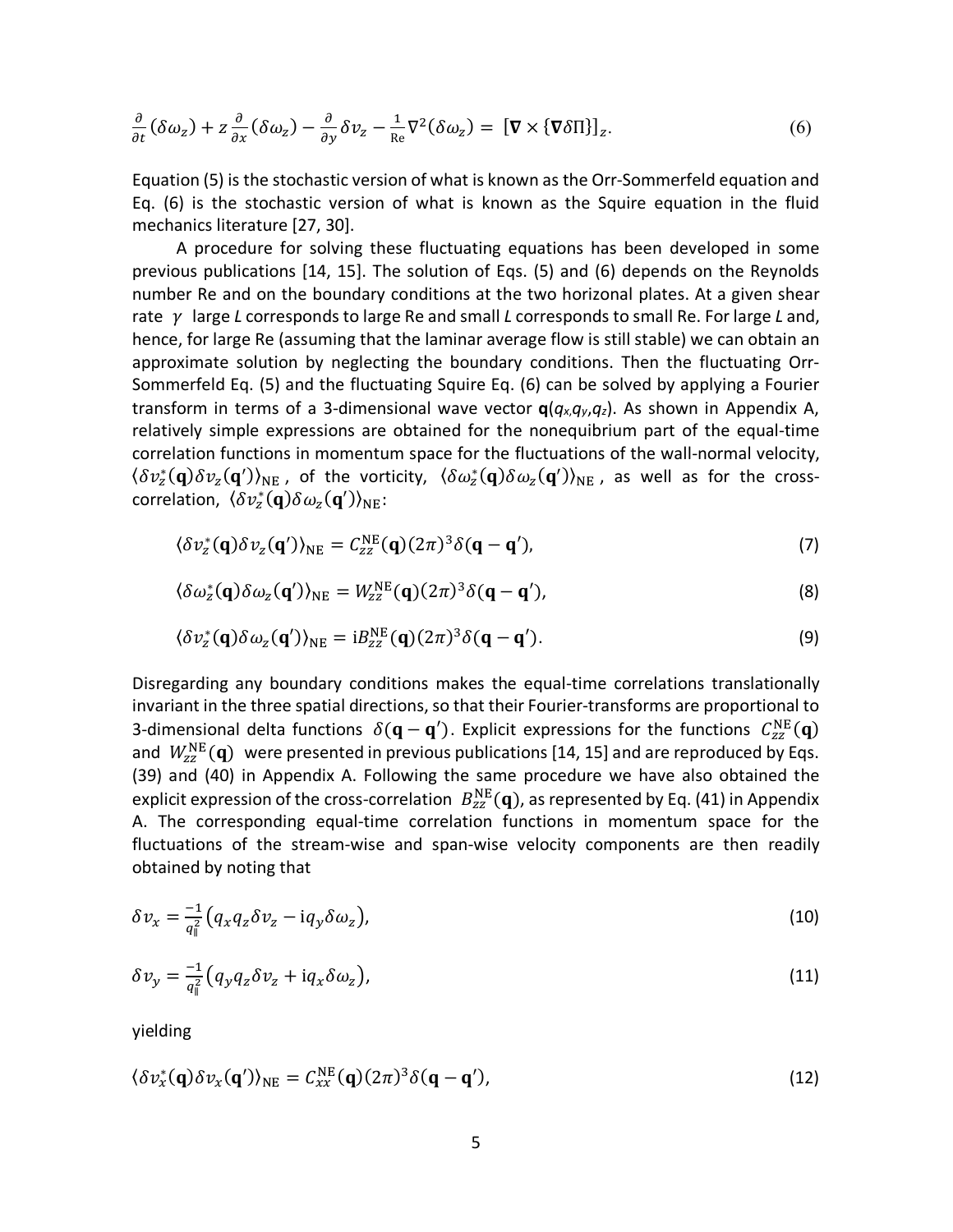$$
\langle \delta v_y^*(\mathbf{q}) \delta v_y(\mathbf{q}') \rangle_{\text{NE}} = C_{yy}^{\text{NE}}(\mathbf{q}) (2\pi)^3 \delta(\mathbf{q} - \mathbf{q}'). \tag{13}
$$

The functions  $C_{xx}^{NE}(\bf{q})$  and  $C_{yy}^{NE}(\bf{q})$  are directly related to the functions  $C_{zz}^{NE}(\bf{q})$ ,  $W_{\rm zz}^{\rm NE}(\mathbf{q})$ , and  $\ B_{\rm zz}^{\rm NE}(\mathbf{q})$  in Eqs. (7)-(9) as shown in Eqs. (43) and (44) in Appendix A. Finally, the intensity of the velocity fluctuations in real space, to be substituted into the right-hand side of Eq. (1) for the nonequilibrium pressure tensor  $\delta P(\bf{r})$ , are obtained by integrating the correlation functions, Eqs. (7), (12) and (13), over the wave vector  $q(q_x,q_y,q_z)$ . The results thus obtained for the shear-induced elements  $\delta p_{ij}$  of  $\delta P(r)$  are presented in Appendix A and will be further discussed in the subsequent section. These contributions to the nonequilibrium pressure tensor in Eq. (1) do not depend explicitly on the position **r**, since we have assumed the temperature and density to be uniform in space.

 However, for confined liquid layers with a finite *L* and, hence, for finite values of Re, it is necessary to account for the boundary conditions at the two horizontal surfaces. As explained in previous publications [14, 15], in that case we can apply a two-dimensional Fourier transform in terms of a two-dimensional wave vector  $q_{\parallel}(q_x, q_y)$  parallel to the horizontal walls, while the dependence of the solution on the coordinate in the wall-normal z-directions needs to be treated separately to account for the boundary conditions at  $z =$  $\pm L$ . Especially for periodic boundary conditions, this can be simply accomplished by taking advantage of the same solutions obtained without boundary conditions, as shown in Appendix B. The idea is to convert the correlation functions to real space by restricting the allowed  $q_z$  values to multiples of  $N\pi$  (in dimensionless units). Alternatively, this can be understood as applying a finite sine transform in the z-direction [13]. That is, the intensity of the velocity fluctuations in real space are obtained by integrating these correlation functions over the two-dimensional wave vector  $q_{\parallel}(q_x, q_y)$  and a summation over the finite sine transform in the z-direction.

 The mathematical details for obtaining the solutions in the absence of boundary conditions, thus for large Re, are presented in Appendix A. The solutions including the boundary effects for a finite-size system in the limit of small Re are presented in Appendix B. In Appendix C we present an analysis of the crossover behavior from small to large Re explicitly for the wall-normal component of the nonequilibrium pressure tensor. Most importantly, we find that the inclusion of finite-size effects is essential for all values of Re corresponding to laminar flow conditions, as further discussed below.

#### **3 Fluctuation-induced pressures in a liquid under steady shear**

As pointed by out by previous investigators [10-13], and confirmed by Eq. (52) in Appendix A, in the absence of boundary conditions the magnitudes of the elements  $\delta p_{ii}$  of the nonequilibrium pressure tensor are proportional to  $k_BT(y/v)^{3/2}$ , or to (Re)<sup>3/2</sup> in dimensionless form. However, when one accounts for finite-size effects by the imposition of boundary conditions, the shear-rate dependence of all elements  $\delta p_{ij}$  of the nonequilibrium pressure tensor changes and, in the limit Re→0, they become proportional to (Re)<sup>2</sup> in dimensionless form, as shown in Eqs. (60) –(62) in Appendix B. Since the solutions of the dimensionless fluctuating Eqs. (5) and (6) only depend on the Reynolds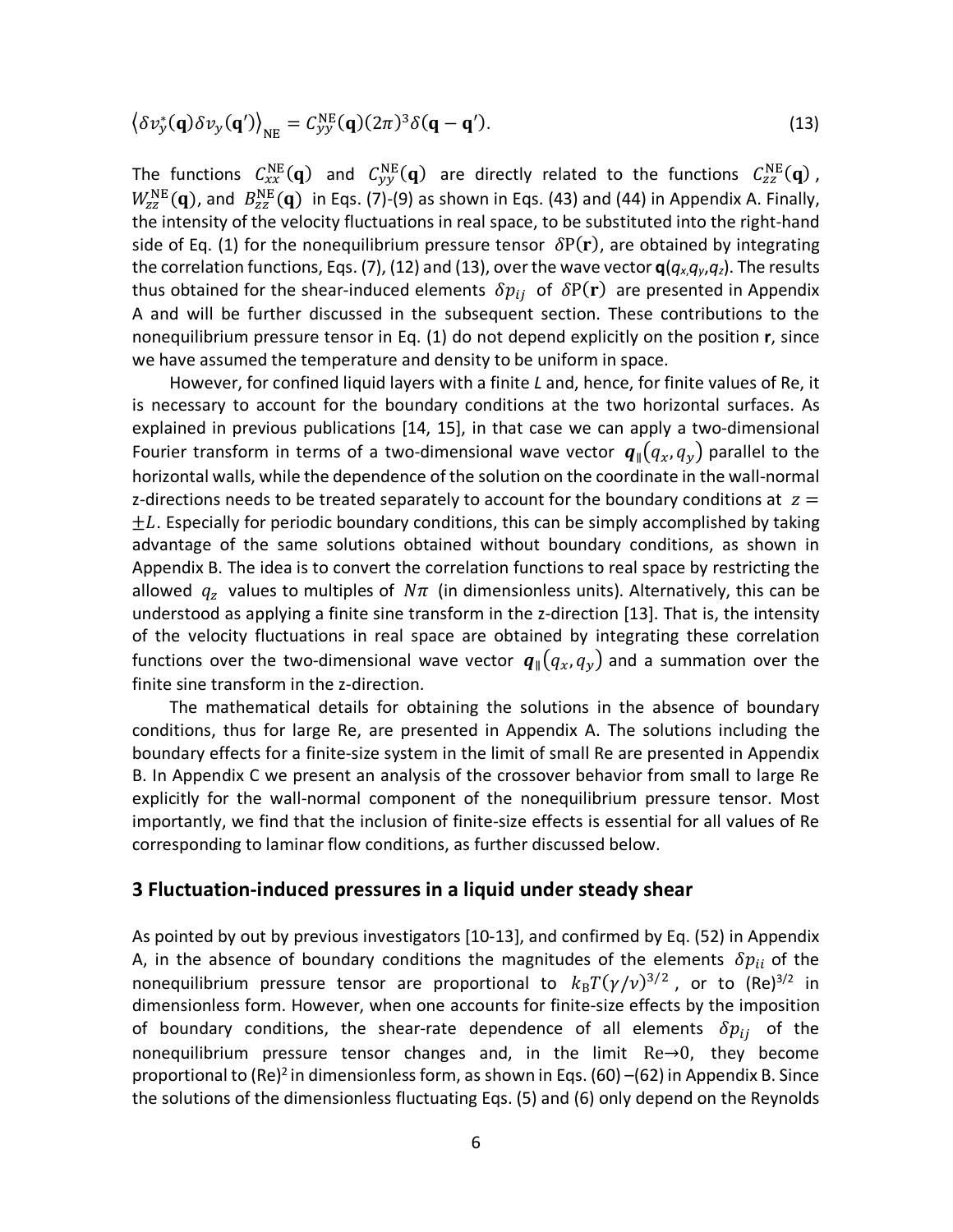number Re, we conclude that for arbitrary Re the elements of the nonequilibrium pressure tensor for arbitrary Re will be of the form

$$
\delta p_{ij} = V_{ij}^{\infty} k_{\text{B}} T \left(\frac{\gamma}{\nu}\right)^{3/2} \varphi_{ij} \text{(Re)},\tag{14}
$$

where  $\varphi_{ij}$ (Re) defines a crossover function, such that for fixed  $\gamma$  and sufficiently large L  $\varphi_{ij}$ (Re) approaches unity, while for fixed  $\gamma$  and small L  $\varphi_{ij}$ (Re) approaches  $(V_{ij}^0/V_{ij}^\infty)$ (Re)<sup>1/2</sup>. Specifically, the two limiting cases may be written as

$$
\delta p_{ij}^{\infty} \equiv \lim_{\text{Re}\to\infty} \delta p_{ij} = V_{ij}^{\infty} k_{\text{B}} T \left(\frac{\gamma}{\nu}\right)^{3/2},\tag{15}
$$

$$
\delta p_{ij}^0 \equiv \lim_{\text{Re}\to 0} \delta p_{ij} = V_{ij}^0 k_\text{B} T L \left(\frac{\gamma}{\nu}\right)^2. \tag{16}
$$

In these equations  $V_{ij}^{\infty}$  and  $V_{ij}^{0}$  are numerical coefficients, which follow from the solutions of the fluctuating hydrodynamics equations evaluated in Appendix A and Appendix B, respectively.

 From the solutions of the fluctuating hydrodynamics equations in the absence of boundary conditions evaluated in Appendix A, we find from Eqs. (46) and (47) for the values of the coefficients  $V_{ii}^{\infty}$  in Eq. (15):

$$
V_{xx}^{\infty} = +0.0847, V_{yy}^{\infty} = +0.0173, V_{zz}^{\infty} = +0.0106.
$$
 (17)

(See also Table I). From the solutions in the presence of periodic boundary conditions, evaluated in Appendix B, we find for from Eqs. (53)-(55) for the coefficients  $V_{ii}^0$  in Eq. (16):

$$
V_{xx}^0 = +0.001243, V_{yy}^0 = +0.000414, V_{zz}^0 = +0.000553.
$$
 (18)

Upon substituting the results quoted above for  $V_{ii}^{\infty}$  and  $V_{ii}^{0}$  into Eqs. (15) and (16) we obtain:

$$
\delta p^{\infty} = \frac{1}{3} \sum_{i} \delta p_{ii}^{\infty} = +0.0375 k_{\rm B} T \left(\frac{\gamma}{\nu}\right)^{3/2},\tag{19}
$$

$$
\delta p^0 = \frac{1}{3} \sum_i \delta p_{ii}^0 = +0.000737 k_B T L \left(\frac{\gamma}{\nu}\right)^2.
$$
 (20)

In addition to the asymptotic expressions, given by Eqs. (15)-(20) above, we have also determined numerically the dependence of the crossover function  $\varphi_{zz}(\text{Re})$  of the wallnormal shear-induced pressure component  $\delta p_{zz}$  as a function the Reynolds number Re in Appendix C. The crossover function  $\varphi_{zz}(Re)$  thus obtained is shown in Fig. 2. The information in this figure shows that, for Re values corresponding to laminar flow (Re<350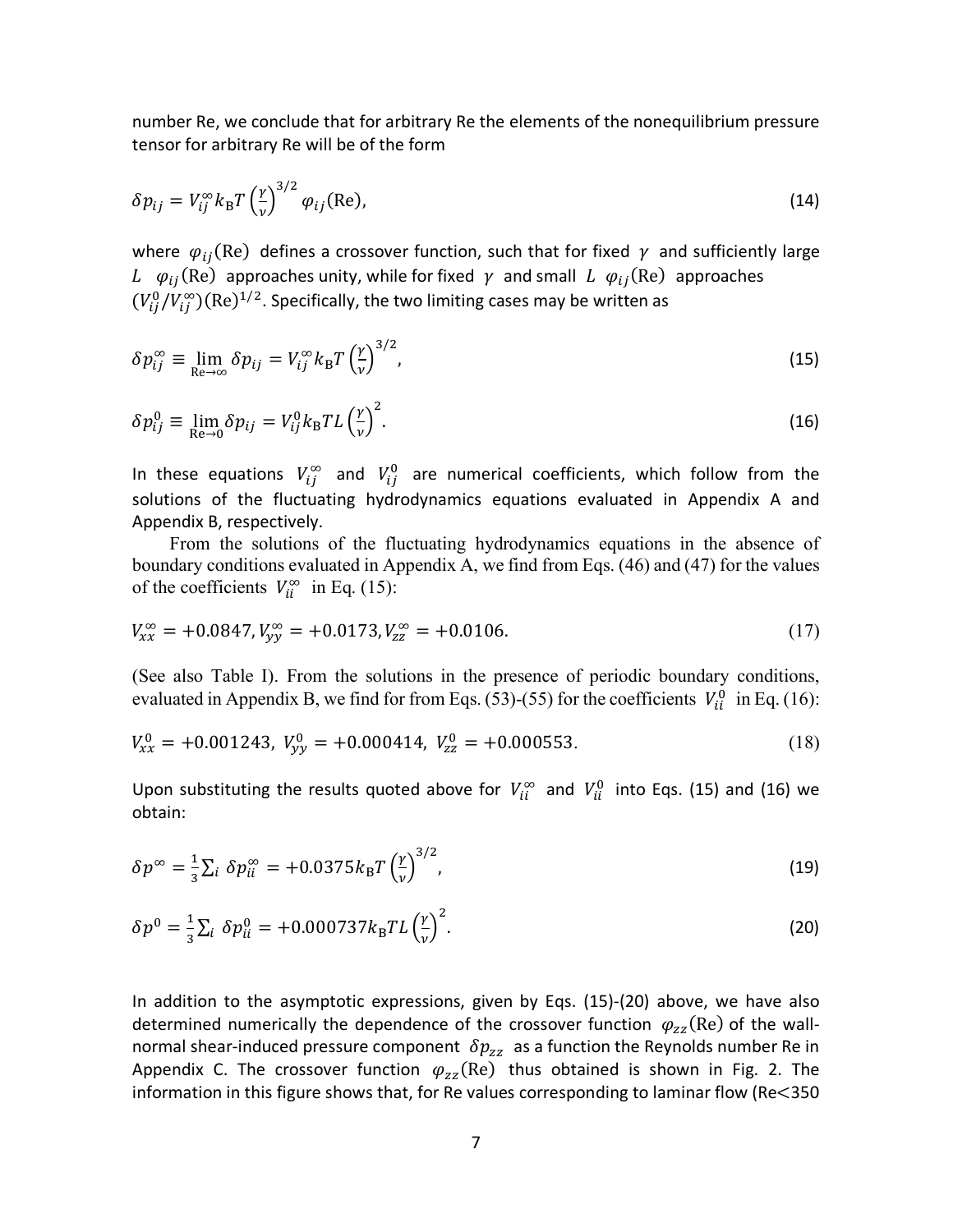[31]), finite-size effects are always very significant and the limiting solution in the absence of boundary conditions, Eq. (15), is actually never reached in stable laminar-flow. For values of Re corresponding to stable laminar flows the asymptotic solution  $\varphi_{zz}(\text{Re}) \propto (\text{Re})^{1/2}$ yields a quadratic dependence of  $\delta p_{zz}$  on the shear rate  $\gamma$  in accordance with Eq. (16) for  $\delta p_{\rm zz}^0$ . This low-Re solution in the presence of boundary conditions appears to be a better approximation than the asymptotic solution  $\varphi_{zz}(Re) = 1$  in the absence of boundary conditions. The most important conclusion is that that finite-size affects are always important and that a dependence of the pressure enhancements from long-range velocity fluctuations on  $\gamma^{3/2}$ , predicted by previous authors [10-13], will never be seen in practice.



**Fig. 2.** The crossover function  $\varphi_{zz}(e)$  for the wall-normal component  $\delta p_{zz}$  of the nonequilibrium pressure tensor as a function of the Reynolds number Re. The dashed curve represents the limiting low-Re behavior  $\varphi_{zz}(Re) \propto Re^{1/2}$  in Eq. (14), yielding the asymptotic Eq. (16) for  $\delta p_{zz}$ . The limiting large-Re behavior is  $\varphi_{zz}(Re) = 1$ , yielding Eq. (15) for  $\delta p_{zz}$ .

 We conclude this section by noting that, while the shear-induced pressures in the limit  $L \rightarrow \infty$  exhibit a nonanalytic dependence on the shear rate  $\gamma$  as  $\gamma^{3/2}$ , finite-size effects cause a crossover to an analytic dependence of the shear-induced pressures as  $\gamma^2$ . We also note that coupled sound modes in the limit  $U = Ly \rightarrow \infty$  formally give a result similar to Eq. (15) [10-12]. However, for finite systems considered here the sound-mode contributions are suppressed by a factor  $(U/c)^{1/2}$ , where *c* is the speed of sound [32], and, hence, we neglect these contributions, having adopted the incompressible-flow assumption, Eq. (2), in formulating the relevant fluctuating hydrodynamics equations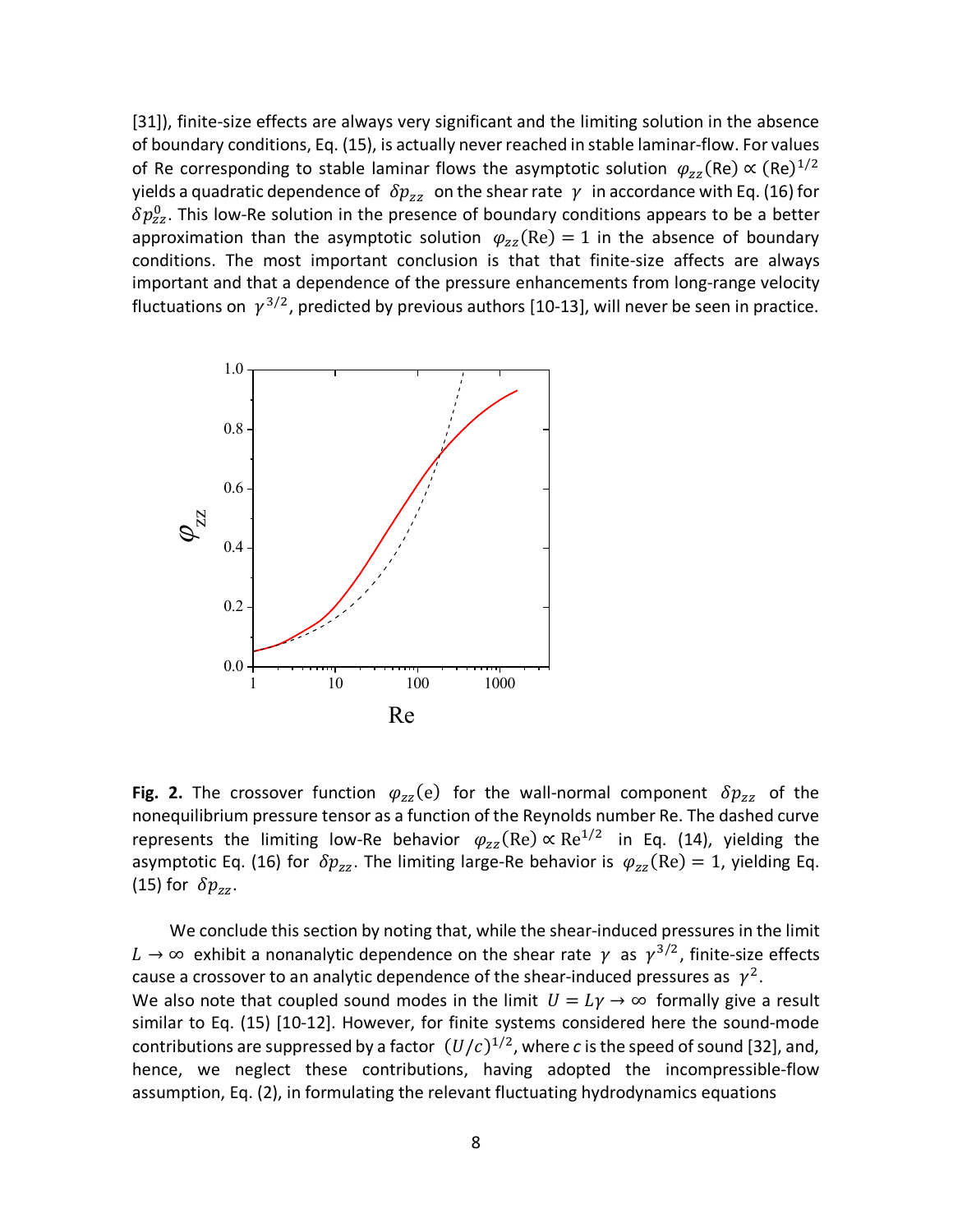It is interesting that the shear-induced pressure  $\delta p^0$  given by Eq. (16) for small Re caused by the finite-size effects *increases* with L at a constant shear rate  $\gamma = U/L$ , but *decreases* with  $L$  at a constant velocity  $U$ . This is similar to the fluctuation-induced pressure in a liquid subjected to a temperature gradient that increases with  $L$  at a constant temperature gradient  $\nabla T = \Delta T/L$ , but decreases with L at a constant temperature difference Δ*T* [26]. However, the difference is that in the case of a temperature gradient the nonequilibrium Casimir pressure is rigorously proportional to  $(\nabla T)^2$  and no higher-order gradient terms appear that cause a crossover to a nonanalytic dependence on the gradient [26].

# **4 Interpretation of long-ranged pressure contributions**

Attempts to determine the shear-induced pressure tensor in the absence of boundary conditions have been made by Kawasaki and Gunton [10] and by Yamada and Kawasaki [11]. While they did find that the shear-induced pressure varies with the shear rate as  $Y^{3/2}$ , the numerical values of the coefficients are substantially different from the values found by us as shown in Table 1.

|                          | 1700<br>$V_{\chi\chi}$ | 1700<br>$\sqrt{v}$ | $V_{\scriptscriptstyle ZZ}^\infty$ |
|--------------------------|------------------------|--------------------|------------------------------------|
| Kawasaki and Gunton [10] | $+0.0050$              | $-0.0046$          | $-0.0017$                          |
| Yamada and Kawasaki [11] | $+0.0428$              | $+0.0173$          | $+0.0106$                          |
| This work                | $+0.0847$              | $+0.0046$          | $+0.0106$                          |

**Table 1**. Comparison with literature

 Ernst *et al.* [12] have determined the traceless part of the shear-induced pressure tensor using a kinetic-theory approach. Our results for the traceless part of the shearinduced pressure tensor are in perfect agreement with those obtained by Ernst *et al.* as shown in Table 2. In Appendix A we have also obtained the coefficient  $V_{xz}^{\infty} = +0.00916$ for the off-diagonal pressure element  $\delta p_{xz}$  in Eq. (15), again in perfect agreement with the result obtained by Ernst *et al*. as shown in Table 2. The magnitude of this fluctuationinduced contribution to the shear viscosity is negligibly small as shown by Ernst *et al*. [12]. It is, therefore, not further discussed in this paper. Wada and Sasa [13] have only determined the wall-normal component of the shear-induced pressure tensor. They find  $V_{zz}^{\infty}$  = +0.0106 in the absence of boundary conditions in perfect agreement with our result, but their value  $V_{zz}^0$  = +0.0002763 for periodic boundary conditions differs from our result exactly by a factor 2.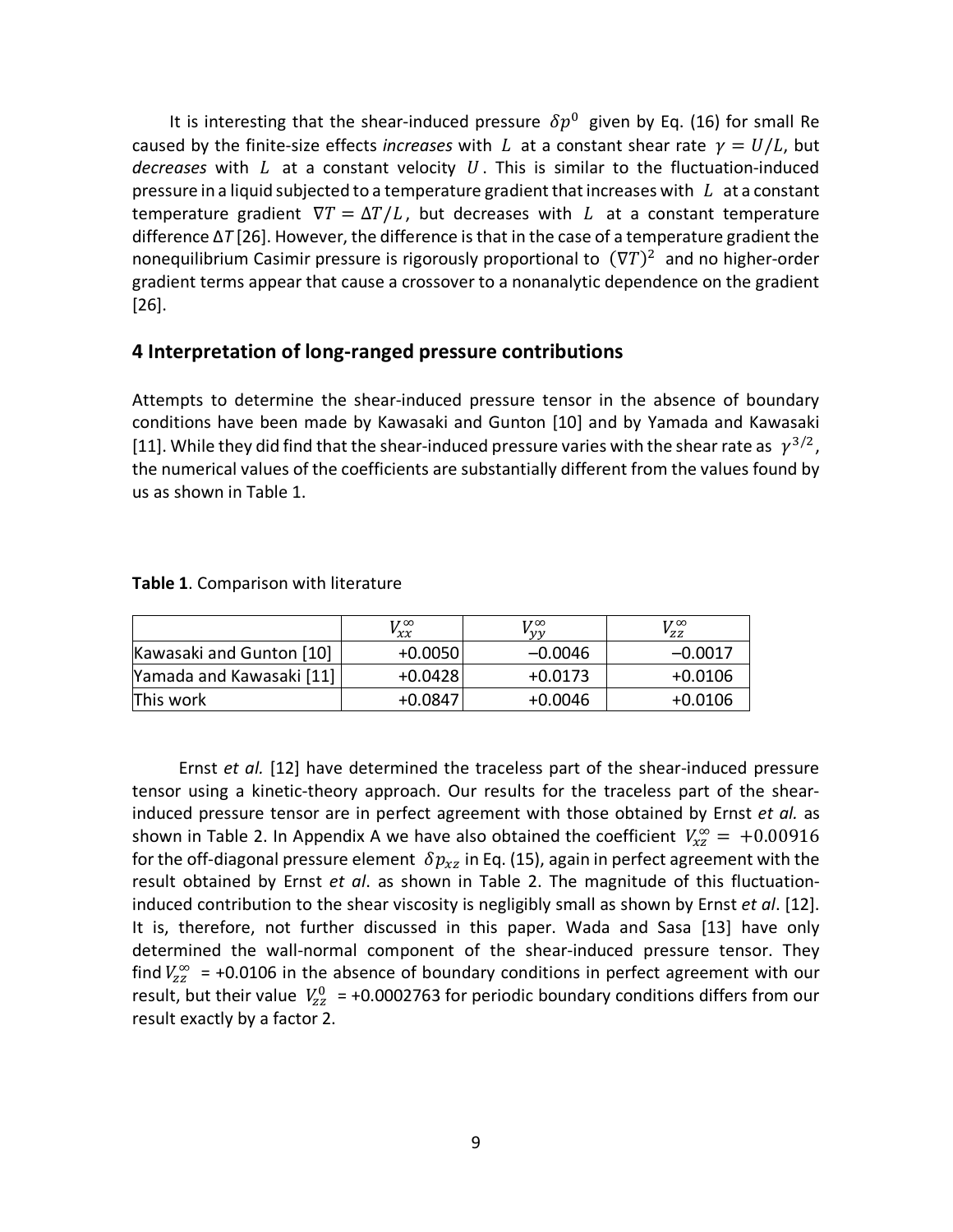|                     | $T \times 00$<br>T / 00<br>$v_{xx}$<br>v <sub>ii</sub><br>⌒ | $V_{ii}^{\infty}$<br>T/200<br>$v_{yy}$<br>ີ | $V_{ii}^{\infty}$<br>T/200<br>$v_{ZZ}$<br>⌒<br>ш | T / 00<br>$v_{xz}$ |
|---------------------|-------------------------------------------------------------|---------------------------------------------|--------------------------------------------------|--------------------|
| Ernst $et al.$ [12] | $+0.0470$                                                   | -0.0202                                     | $-0.0268$                                        | $+0.00916$         |
| This work           | $+0.0472$                                                   | -0.0202                                     | $-0.0269$                                        | $+0.00916$         |

**Table 2**. Traceless part of shear-induced pressure tensor

 To estimate the magnitude of the shear-induced pressure enhancement we consider water, which is the liquid commonly used in Couette-flow experiments [31, 33-39]. The smallest gap width thus far employed is about 1.5 mm [33]. The possible experimental plate velocities *U* may be up to  $0.5 \text{ ms}^{-1}$ [40]. A gap width of 1 mm ( $L = 0.5$  mm) and plate velocities  $U = \pm 0.5 \text{ ms}^{-1}$  ( $\gamma = 1000 \text{ s}^{-1}$ ) imply Re  $\approx$  280, which is still below the critical Reynolds number for the onset of turbulence [31]. Substituting  $v = 8.93 \times$  $10^{-7}$   $\mathrm{m^2s^{-1}}$  for the kinematic viscosity of water at 298.15 K [41] into Eqs. (17) and (18) we obtain the estimates

$$
\delta p^{\infty} = 6 \times 10^{-9} \text{Pa} \text{ and } \delta p^0 = 2 \times 10^{-9} \text{Pa}, \tag{21}
$$

*i.e.*, the shear-induced pressure enhancement is somewhere between  $10^{-9}$  and  $10^{-8}$ Pa. It is interesting to compare this shear-induced pressure enhancement with those in a liquid layer with the same gap width, either from critical fluctuations  $\delta p \approx -2 \times 10^{-11}$  Pa (from Ref. [42], corrected for a sign error) or from nonequilibrum temperature fluctuations caused by the presence of a temperature gradient (25 K /mm)  $\delta p \approx 5 \times 10^{-4}$  Pa [26]. We see that the shear-induced pressure enhancement is many orders of magnitude smaller than the Casimir pressures induced by the presence of a temperature gradient. One reason is that temperature fluctuations decay more slowly than velocity fluctuations and, hence, are more strongly impacted by the presence of a temperature gradient. Another reason is that the shear-induced pressure enhancement has a kinetic origin, while the pressure enhancement from a temperature gradient has a potential origin that in liquids is several orders of magnitude larger.

 As pointed out above, an important difference between the giant Casimir pressures in liquids subjected to a temperature gradient [26] and the Casimir pressures in the presence of shear, is that the former are orders of magnitudes larger than the shear-induced Casimir pressures given by Eq. (21). Hence, while in the case of a temperature gradient short-range contributions can be neglected, this is no longer obvious in the case of shear-induced pressures enhancements. To estimate a possible contribution from short-range correlations, we note from nonequilibrium statistical mechanics that  $\delta p = \kappa \gamma^2$ , where  $\kappa$ is a nonlinear Burnett coefficient. These nonlinear Burnett coefficients are known to diverge as  $L \rightarrow \infty$  [43]. Just as in the case of a temperature gradient [26], we may decompose this Burnett coefficient as the sum of a finite short-range contribution  $\kappa^{(0)}$  and a long-range contribution  $L\kappa^{(1)}$ , yielding a short-range (SR) and a long-range (LR) contribution to the shear-induced pressure enhancement:

$$
\delta p = \delta p_{\rm SR} + \delta p_{\rm LR},\tag{22}
$$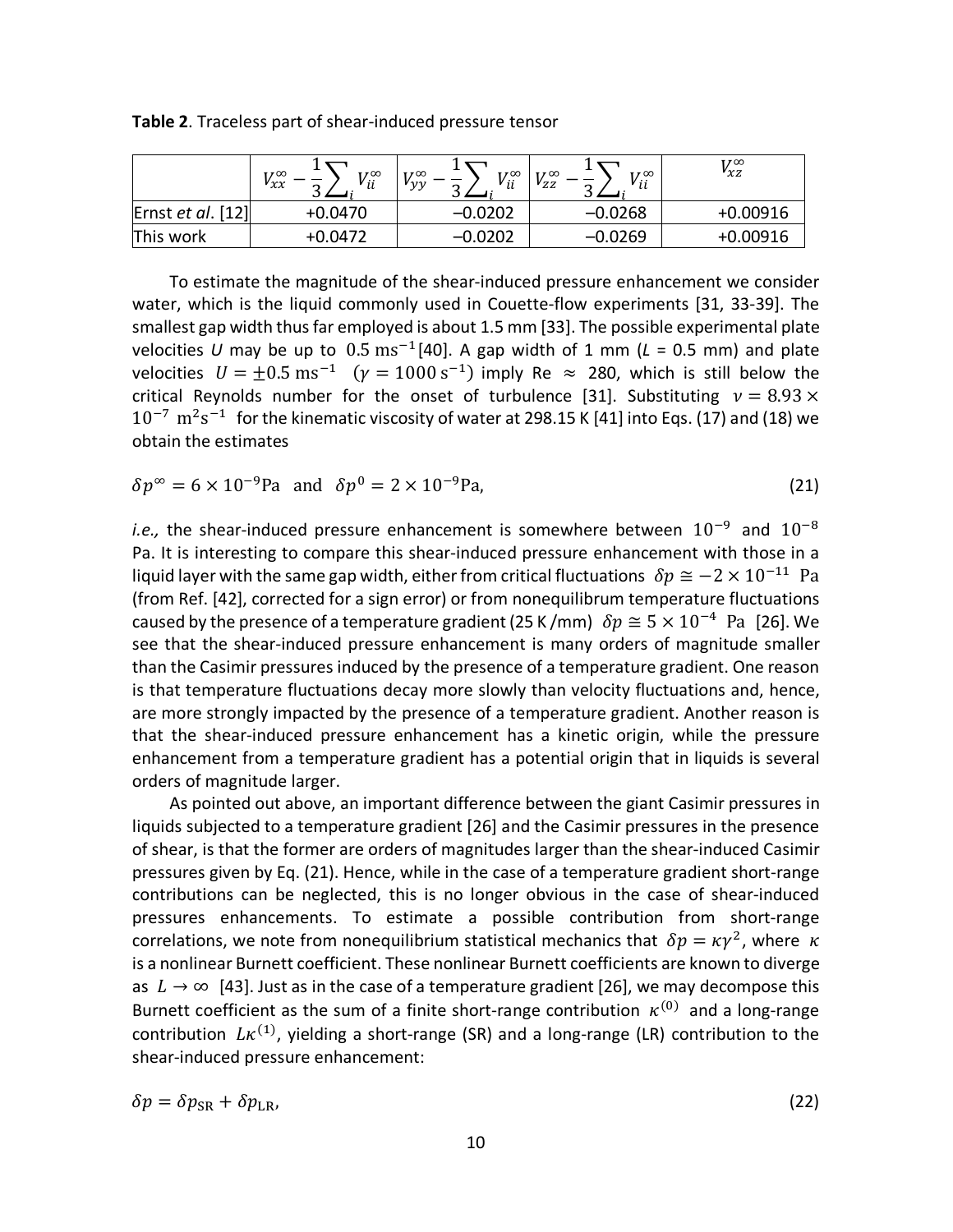where  $\delta p_{\rm SR} = \kappa^{(0)} \gamma^2$  and  $\delta p_{\rm LR} = L \kappa^{(1)} \gamma^2$ . Comparing with Eq. (20), we note that the shear-induced Casimir pressure, discussed in the previous section, arises from the same long-wavelength hydrodynamic modes that cause the nonlinear Burnett coefficient  $\kappa$  to diverge. A complete kinetic theory for the nonlinear Burnett coefficients of real fluids is not available, but it is possible to get an order-of-magnitude estimate for the SR contribution by extending the theory of Enskog for the transport properties of a dense gas of hard spheres to the quadratic level [44]. Starting from an expression for the pressure tensor of a gas of hard spheres provided by Dufty [45] and retaining only the collisional-transfer contribution, which is the dominant one at high densities, we obtain

$$
\delta p_{\rm SR} \cong \rho \sigma^2 n \sigma^3 \frac{7\pi}{45} \chi \gamma^2, \tag{23}
$$

where  $\sigma$  is the hard-sphere diameter, *n* the number density, and  $\gamma$  the value of the radial distribution function at contact between the spheres. Since for liquid water  $\rho = nm =$  $10^3$  kg m<sup>-3</sup>,  $m=3\times10^{-26}$  kg,  $\sigma=3\times10^{-10}$  m [41], and estimating  $\gamma \approx 5$  for a dense liquid, we then conclude from Eq. (16) that for water with  $L = 0.5$  mm and  $U =$  $0.5 \text{ ms}^{-1}$  ( $\gamma = 1000 \text{ s}^{-1}$ ) :

$$
\delta p_{\rm SR} \cong 2 \times 10^{-10} \text{ Pa.}
$$
 (24)

On comparing Eq. (24) with Eq. (21) we see that the SR contribution to the induced-pressure enhancement is somewhat smaller than the LR contribution to the shear-induced pressure enhancement, but it is not negligible even at a gap width as large as *L* = 0.5 mm. The SR contribution becomes even more important at smaller values of *L*. From Eq. (23) it follows that, for a fixed velocity *U*,  $\delta p_{SR}$  will increase as *L* <sup>-2</sup>, while  $\delta p_{LR}$ , due to the long-range velocity fluctuations, will only increase either as  $L^{-3/2}$  for large values of Re in accordance with Eq. (19) or even less as  $L^{-1}$  for small values of Re in accordance with Eq. (20).

# **5 Computer simulations and nanoscale contributions**

A number of computer simulations of model fluids under shear have been reported in the literature [18-24] in an attempt to check a possible dependence of the shear-induced pressure enhancements on  $\gamma^{3/2}$  in Eq. (15), predicted in the absence of boundary conditions. Investigators have either claimed to have found agreement [18, 19] or disagreement [20-25] with the prediction of Eq. (15). However, there are two problems with the manner in which these simulation results have been interpreted. The first problem is that the computer simulations probe small nanoscale lengths at extremely large shear-rates  $\gamma \approx 10^{11} - 10^{12}$  s<sup>-1</sup>. In addition to the contributions from the short-range fluctuations discussed in the previous section, at these small lengths and high shear rates, there are some other molecular-scale contributions to the calculated shear-induced pressure enhancements. The second problem is that, even in the absence of short-range correlations, in confined liquid layers the dependence on  $\gamma^{3/2}$ , which is obtained in the absence of boundary conditions, will never be observed under laminar-flow conditions, as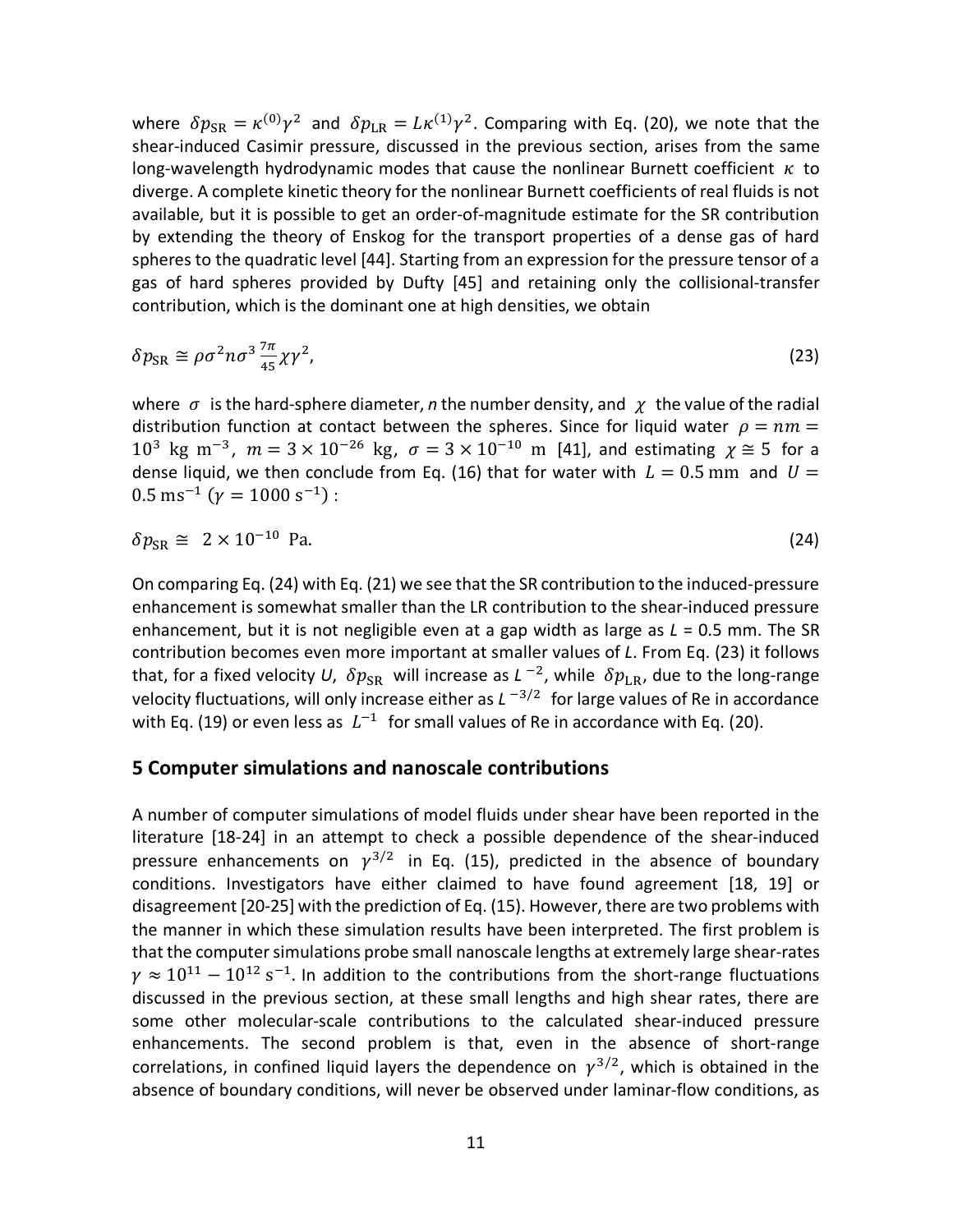was also explained in Section 4.

 The first molecular dynamics (MD) simulations on a 3-dimensional sheared fluid consisting of a small number of Lennard-Jones (LJ) particles were performed by Evans [18]. He found results that seemed, especially near the triple point, to indicate a nonequilibrium (NE) pressure enhancement that was proportional to  $\gamma^{3/2}$ , but with a coefficient that was much larger than the coefficient to be expected from Eq. (17). He noted a similarity with the so-called molasses tail observed in MD simulations of the equilibrium stress-tensor time-correlation function that determines the shear viscosity [46]. It turns out that in this time-dependent correlation function, again near the triple point of LJ particles or near freezing of hard-sphere particles, an apparent long-time tail proportional to  $1/t^{3/2}$ appears, but with a coefficient, again, several orders of magnitude larger than the theoretically expected long-time tail coefficient. It was subsequently realized that this socalled molasses tail was not due to long-wave length mode-coupling (MC) effects, but was due to molecular-scale MC effects related to structural relaxation in dense fluids [47-50]. For a review of these molecular-scale MC effects, the reader is referred to a forthcoming book of Dorfman *et al.* [32]. The molecular-scale effects will not only depend on the intermolecular potential adopted, but, at a given density, also on the number of free paths sampled, and, hence, on the number of particles used in the simulations.

 All subsequent molecular dynamics simulation studies currently available [19-24] have ignored the effects of molecular-scale correlations that are dominant at nanoscales. Lee and Cumming [19, 20] found an enhancement  $\propto \gamma^{3/2}$ . But without checking the coefficient, they assumed to have found agreement with both the results of Evans [18] and with Eq. (17), which is impossible as explained above. The more recent MD studies of Sadus and coworkers [21-24] have found effective exponents for the shear-rate dependence ranging from 1.5 to 2 without any theoretical analysis of the results.

 The theoretical expression, Eq. (14), for the shear-induced pressure enhancement follows from a solution of the fluctuating hydrodynamics equations for the long-range velocity fluctuations. Numerical solutions of the fluctuating hydrodynamics equations have been obtained some years ago with a direct simulation Monte Carlo method [51, 52] and, more recently, by Varghese *et al.* [25] with a multiparticle collision dynamics method [53- 55]. These approaches apply either to dilute gases [51, 52] or to a model fluid with an idealgas equation of state [25], but have the merit of evaluating the Casimir pressure purely mechanically, from momentum exchange in particle-wall collisions. And indeed the simulated pressure enhancements found by Varghese *et al*. [25] are of the same order of magnitude estimated from either Eq. (19) or Eq. (20). The calculated pressure enhancement obtained over about one decade of the shear rate seems to scale as  $\gamma^2$  and not as  $\gamma^{3/2}$ . Indeed, in the confined liquid layers considered by Varghese *et al.* the finite-size effects are expected to be very significant and will cause a dependence of the shear-induced pressure enhancements closer to  $\gamma^2$  as was elucidated in Section 4. For a quantitative analysis of these type of simulation results we need to determine all three crossover functions  $\varphi_{ii}$  ( $i = x, y, z$ ) in Eq. (14). Such an analysis of the simulation data is outside the scope of the present paper. Moreover, to probe the predicted crossover behavior it would be desirable to pursue these computations over a larger range of gap widths and shear rates.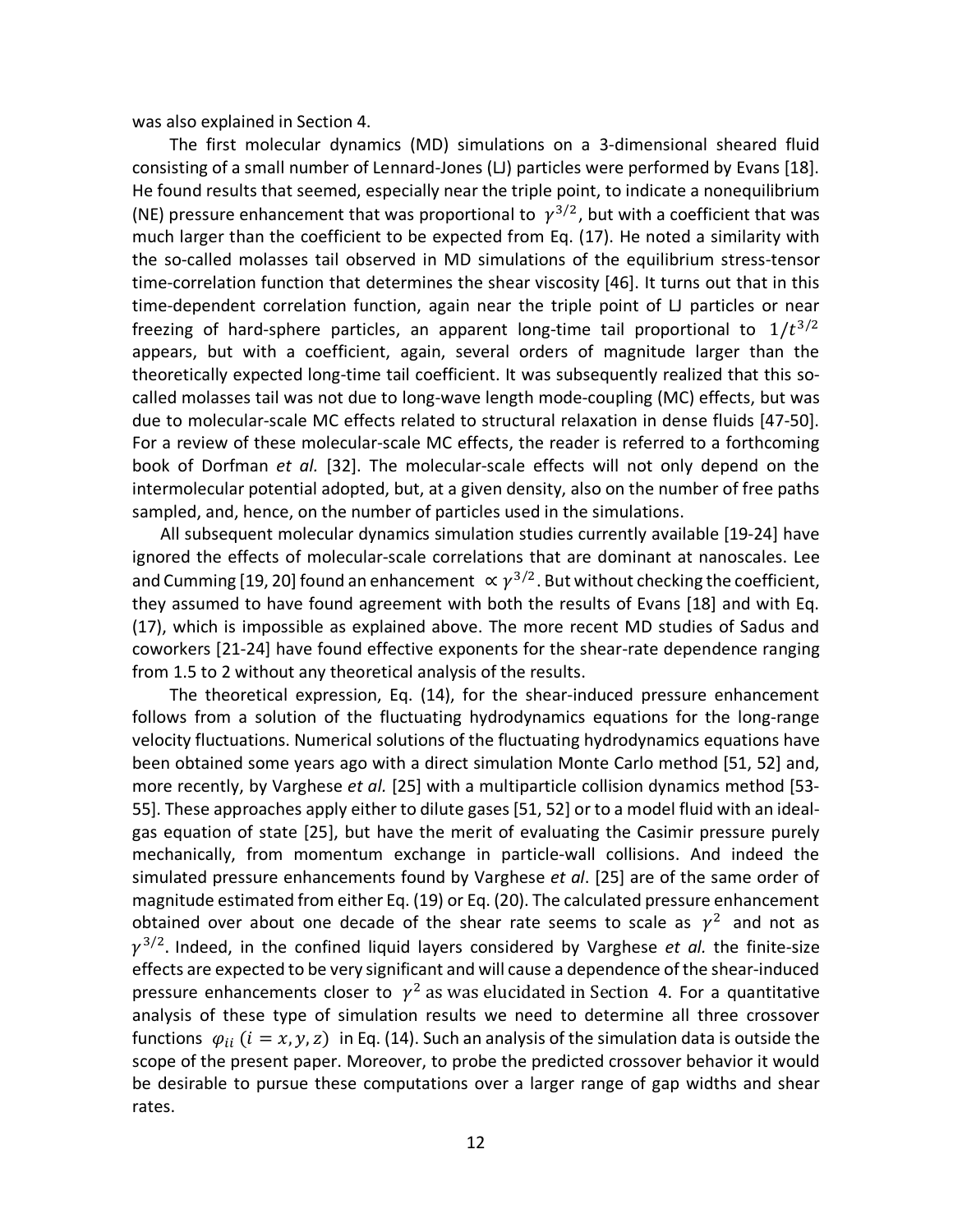# **6 Viscous heating**

In the derivation of the shear-induced pressure enhancements we have solved the fluctuating-hydrodynamics equation assuming isothermal flow as is commonly done in the statistical mechanics of shear flow [10-13]. That is, possible viscous heating effects have been neglected. This condition is commonly satisfied in computer simulations by special dynamical rules keeping the temperature constant [56] However, this is not a realistic assumption in actual experimental situations.

For shear flow with the velocity gradient in the *z* direction and the fluid velocity  $v_0$  in the *x*-direction, the equation for the rate of change of the temperature is given by [29]

$$
\varrho c_p \left[ \frac{\partial T}{\partial t} + \mathbf{v}_0 \cdot \nabla T \right] = \lambda \nabla^2 T + \eta \gamma^2 \quad , \tag{25}
$$

where  $c_p$  is the isobaric specific heat capacity and  $\lambda$  the thermal conductivity coefficient. In the stationary state  $\partial T / \partial t = 0$  and  $\mathbf{v}_0 \perp \nabla T$ , so that Eq. (25) reduces to

$$
\frac{d^2T}{dz^2} = -\frac{\eta\gamma^2}{\lambda},\tag{26}
$$

as indeed commonly used for non-isothermal plane Couette flow in the literature [57, 58]. Subject to the boundary conditions  $T(z = \pm L) = T_0$ , the solution of Eq. (26) becomes

$$
T(z) - T_0 = +\frac{\eta}{2\lambda} \gamma^2 (L^2 - z^2).
$$
 (27)

Mechanical equilibrium requires

$$
\frac{dp}{dz} = \left(\frac{\partial p}{\partial \rho}\right)_T \frac{d\rho}{dz} + \left(\frac{\partial p}{\partial T}\right)_\rho \frac{dT}{dz} = 0,
$$
\n(28)

so that

$$
\frac{d\rho}{dz} = \left(\frac{\partial \rho}{\partial T}\right)_p \frac{dT}{dz} = -\left(\frac{\partial \rho}{\partial T}\right)_p \frac{\eta \gamma^2}{\lambda} Z \quad . \tag{29}
$$

Integration of Eq. (29) yields

$$
\rho(z) = C - \left(\frac{\partial \rho}{\partial T}\right)_{p} \frac{\eta \gamma^{2}}{4\lambda} z^{2}.
$$
\n(30)

The integration constant *C* in Eq. (30) is to be determined by satisfying conservation of mass:

$$
\frac{1}{2L} \int_{-L}^{+L} dz \, \rho(z) = \rho_0,\tag{31}
$$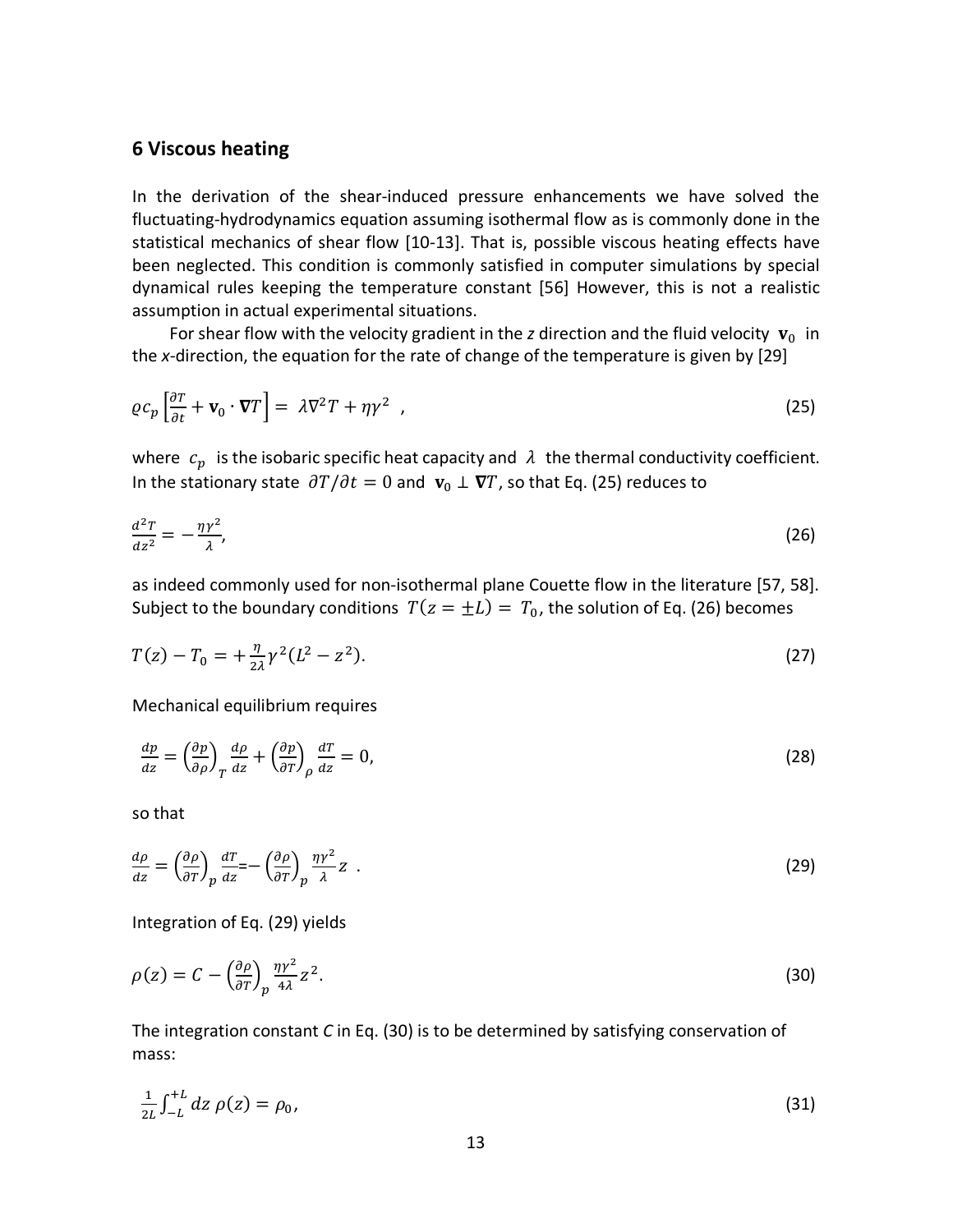so that

$$
\rho(z) - \rho_0 = \left(\frac{\partial \rho}{\partial \tau}\right)_p \frac{\eta \gamma^2}{2\lambda} \left(\frac{1}{3}L^2 - z^2\right),\tag{32}
$$

where  $\varrho_0$  is the density corresponding to  $T = T_0$ . We note that

$$
p - p(\rho_0, T_0) = \left(\frac{\partial p}{\partial T}\right)_{\rho} (T - T_0) + \left(\frac{\partial p}{\partial \rho}\right)_{T} (\rho - \rho_0) = \left(\frac{\partial p}{\partial T}\right)_{\rho} \left[ (T - T_0) - \left(\frac{\partial T}{\partial \rho}\right)_{p} (\rho - \rho_0) \right].
$$
\n(33)

Substitution of Eqs. (27) and (32) into Eq. (33) yields for the resulting pressure enhancement  $\Delta p_{\text{VH}} \equiv p - p_0$ :

$$
\Delta p_{\text{VH}} = \left(\frac{\partial p}{\partial T}\right)_p \frac{\eta \gamma^2}{3\lambda} L^2. \tag{34}
$$

 To estimate the pressure enhancement caused by viscous heating we consider again the same experimental configuration previously considered in Sections 4 and 5: *L* = 0.5 mm,  $U = 0.5$  ms<sup>-1</sup> ( $\gamma = 1000$  s<sup>-1</sup>). Using the known thermophysical properties of liquid water at  $25^{\circ}$ C [41] we find from Eq. (34):

$$
\Delta p_{\text{VH}} = 70 \text{ Pa},\tag{35}
$$

which is ten orders of magnitude larger than any pressure fluctuation induced enhancement given by Eq. (21). Thus any shear-induced pressure enhancement in experiments will be completely dominated by the effect of viscous heating.

 The same problem holds for the pressure enhancements obtained by the currently available computer simulations. As an example we consider here molecular dynamics simulations reported by Lee and Cummings [19, 20] and by Marcelli *et al*. [21] for liquid argon at  $T = 135$  K and  $\rho = 1418$  kg m<sup>3</sup>. In terms of dimensional quantities we conclude from Table I and Fig. 2 in the paper of Marcelli *et al*. [21]

$$
\delta p = 0.146 \times 10^{-16} (\gamma \, \text{s})^2 \text{ Pa},\tag{36}
$$

covering a range of shear rates from  $\gamma = 0.04 \times 10^{12} \text{ s}^{-1}$  till  $\gamma = 1.00 \times 10^{12} \text{ s}^{-1}$ . For  $\gamma = 0.5 \times 10^{12} \text{ s}^{-1}$  Eq. (36) implies  $\delta p = 3.7 \times 10^6 \text{ Pa}$ , in reasonable agreement with the value  $\delta p = 3.9 \times 10^6$  Pa from Table II in the paper of Lee and Cummings [20] for the same shear rate. As discussed in Section 4, experimental shear rates are at most  $1000 s^{-1}$  at which Eq. (36) would suggest a pressure enhancement of less than  $10^{-10}$  Pa. On the other hand, using the known thermophysical properties of liquid argon [59, 60], we find from Eq. (34) for  $\gamma = 1000 \text{ s}^{-1}$  and  $L = 0.5 \text{ mm}$ :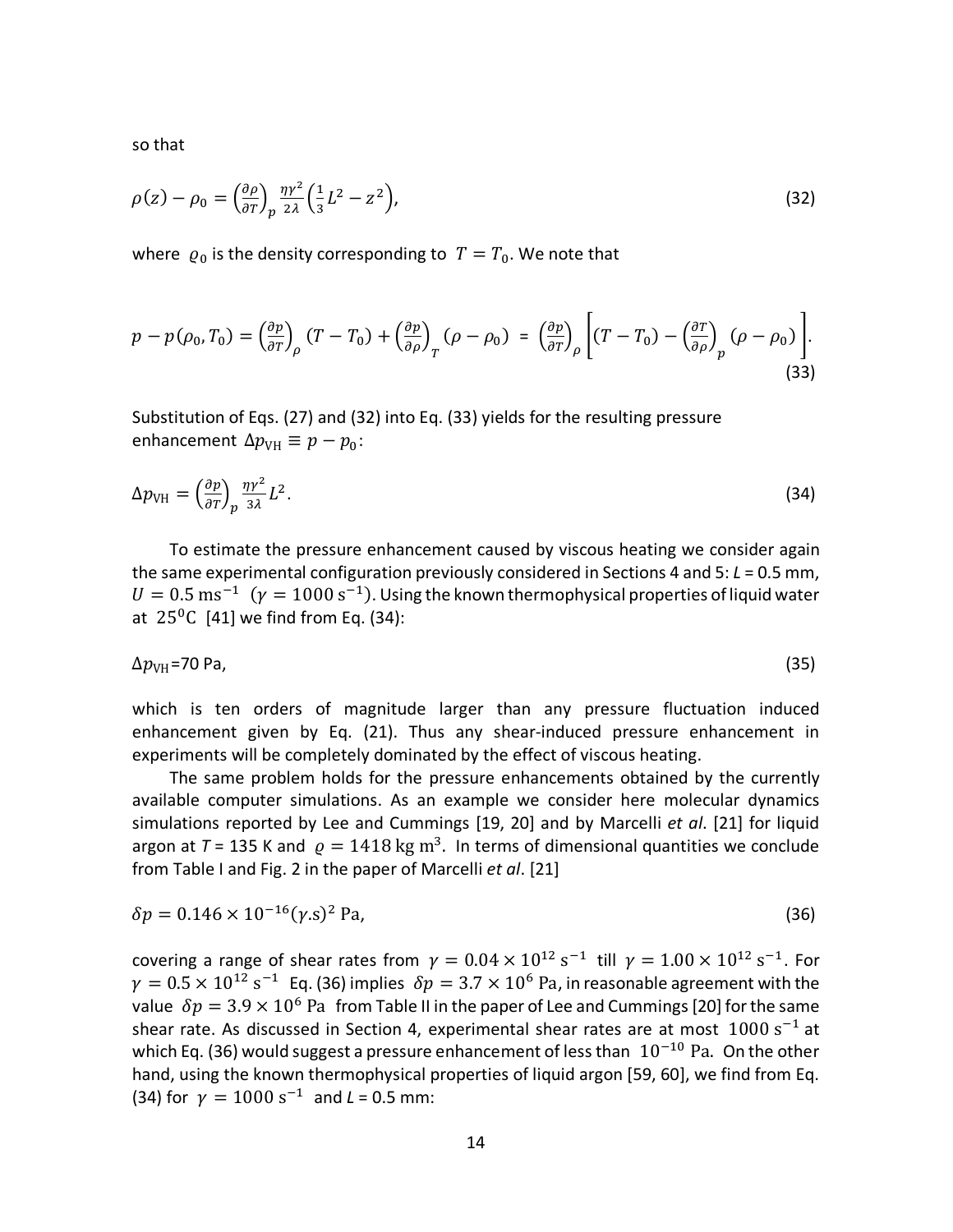$\Delta p_{\text{VH}}$ =73 Pa, (37)

very similar to the value  $\Delta p_{\text{VH}}$ =70 Pa found in Eq. (35) for liquid water. Thus again, in actual experimental conditions the shear-induced pressure enhancement is completely dominated by the effect of viscous heating.

# **7 Summary**

Using nonequilibrium fluctuating hydrodynamics we have demonstrated that the shearinduce nonequilibrium contributions  $\delta p_{ij}$  to the pressure tensor resulting from long-range velocity fluctuations satisfy a scaling relation, Eq. (14), in terms of a crossover function that for a given set of boundary conditions depends only on the Re number. For large values of Re, the shear-induced pressure contributions can be obtained from solutions of fluctuating hydrodynamics equations in the absence of boundary conditions. In this limit we have corrected some results for the nonequilibrium pressure enhancement previous reported in the literature by Kawasaki and coworkers [10, 11], while we have found agreement with the value found by Yamada and Kawasaki [11] and by Wada and Sasa [13] for the wall-normal component of the nonequilibrium pressure tensor. For the traceless part of the nonequilibrium pressure tensor we have found complete agreement with the results from kinetic theory previously obtained by Ernst *et al*. [12].

 However, we have found that for all values of Re corresponding to actual laminar-flow conditions finite-size effects are very significant and always need to be taken into account. Thus the  $\gamma^{3/2}$  dependence on the shear rate  $\gamma$  predicted by previous investigators [10-12] will never be observed in practice due to these finite-size corrections.

 Molecular dynamics computations, at least in dense fluids, are strongly affected by molecular correlations at nanoscales that have a different physical origin.

 Unlike pressure enhancements resulting from either a temperature gradient [26] or a concentration gradient [61], the pressure enhancements caused by velocity fluctuations are very small and negligible in practice.

 Finally, we find that, in actual experiments, pressure enhancements resulting from viscous heating are dominant by many orders of magnitude. Hence, while computer simulation of isothermal fluid flow may be useful to check some predictions from statistical physics [25], they are irrelevant for the interpretation of experiments.

#### **Acknowledgements**

We thank J.R. Dorfman for valuable discussions and R. Monchaux for some comments regarding Couette-flow experiments. We are indebted to R.A. Perkins for providing us with the relevant thermophysical-property information for liquid water and liquid argon. The research at the Complutense University was supported by grant ESP2017-83544-C3-2-P of the Spanish *Agencia Estatal de Investigación*. The research at the University of Maryland was supported by the US National Science Foundation under Grant No. DMR-1401449.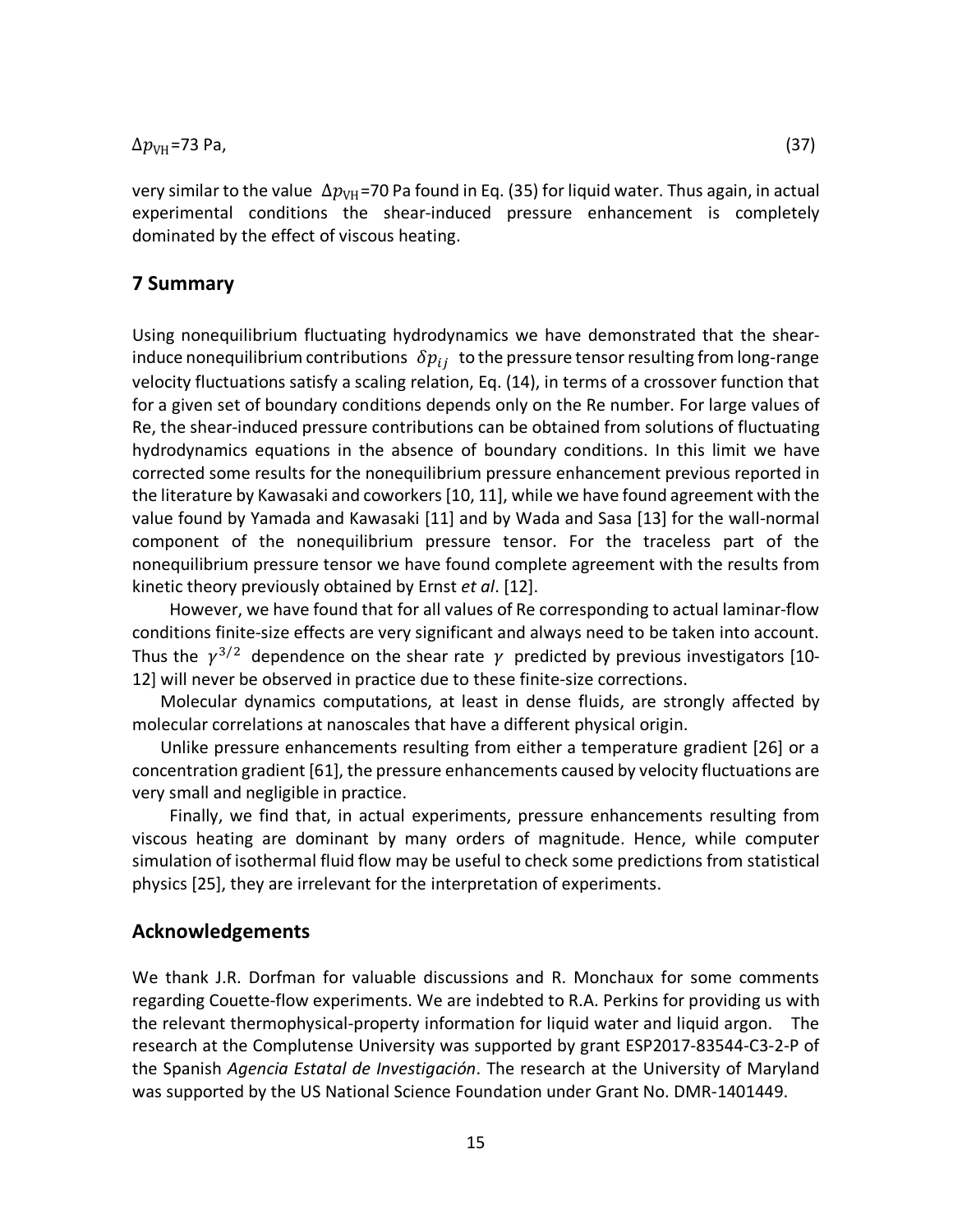#### **Appendix A: Calculation in the absence of boundary conditions (Re large)**

For the calculations it is convenient to use dimensionless variables with position **r** in terms of *L*, wave vector **q** in terms of  $L^{-1}$ , and velocity **v** in terms of  $L\gamma$ . Then, all the quantities of interest depend only on the Reynolds number and a dimensionless strength of the thermal noise given by [14]:

$$
\tilde{S} = \frac{k_B T}{\rho L^2} \frac{1}{\gamma^2 L^2} \frac{1}{\text{Re}}.\tag{38}
$$

Large *L* and small *L* at a fixed shear rate  $\gamma$  correspond to large Re and small Re, respectively. As explained in the main text, for large *L* we can neglect the boundary conditions and solve the fluctuating Orr-Sommerfeld and Squire equations by applying a 3 dimensional Fourier transformation. We then obtain for the nonequilibrium (NE) part of the equal-time correlation functions in momentum space Eqs. (7)-(9) with coefficients  $\ C_{\rm zz}^{\rm NE}({\bf q})$ ,  $W_{\rm zz}^{\rm NE}(\mathbf{q})$ , and  $\ B_{\rm zz}^{\rm NE}(\mathbf{q})$  that are given by:

$$
\frac{C_{zz}^{\text{NE}}(\mathbf{q})}{\tilde{S}\text{Re}} = 2 \frac{q_x q_{\parallel}^2}{q^4} \int_0^{\infty} d\beta (q_z + q_x \beta) e^{-\Gamma(\beta, \mathbf{q})},\tag{39}
$$

$$
\frac{W_{ZZ}^{\text{NE}}(\mathbf{q})}{\tilde{S}\text{Re}} = \frac{q_y^2}{q_x^2} \int_0^\infty d\beta \left[ \frac{d\Gamma}{d\beta} \right]^2 [U(\beta, \mathbf{q})]^2 e^{-\Gamma(\beta, \mathbf{q})},\tag{40}
$$

$$
\frac{B_{zz}^{\text{NE}}(\mathbf{q})}{\tilde{S}\text{Re}} = \frac{q_{\parallel}q_{y}}{q^{2}q_{x}} \int_{0}^{\infty} d\beta \left[ \frac{d\Gamma}{d\beta} \right]^{2} U(\beta, \mathbf{q}) e^{-\Gamma(\beta, \mathbf{q})}.
$$
 (41)

with

$$
\Gamma(\beta, \mathbf{q}) = \frac{2\beta}{3\text{Re}} (q_x^2 \beta^2 + 3\beta q_x q_z + 3q^2),
$$
  
\n
$$
U(\beta, \mathbf{q}) = \frac{\text{Re}}{2} \left[ \text{atan} \left( \frac{q_z + \beta q_x}{q_{\parallel}} \right) - \text{atan} \left( \frac{q_z}{q_{\parallel}} \right) \right],
$$
  
\n
$$
= q_x q_{\parallel} \int_0^{\beta} \left[ \frac{d\Gamma(u)}{du} \right]^{-1} du
$$
\n(42)

as given by Eq. (39) and Eq. (43b) in Ref. [15], which are exactly the same as Eqs. (39) and (40) above, while the new Eq. (41) for the cross-correlation has been obtained following the same techniques. In these equations  $q_{\parallel}$  is the magnitude of the component  $\mathbf{q}_{\parallel}$  of the wave vector in the *x-y* plane, *i.e.,* parallel to the plates

 As explained in the main text, from Eqs. (39)-(41) one can readily obtain also the correlation functions in momentum space for the stream-wise and span-wise components of the velocity fluctuations yielding Eqs. (12) and (13) with coefficients  $C_{xx}^{NE}(\bf{q})$  and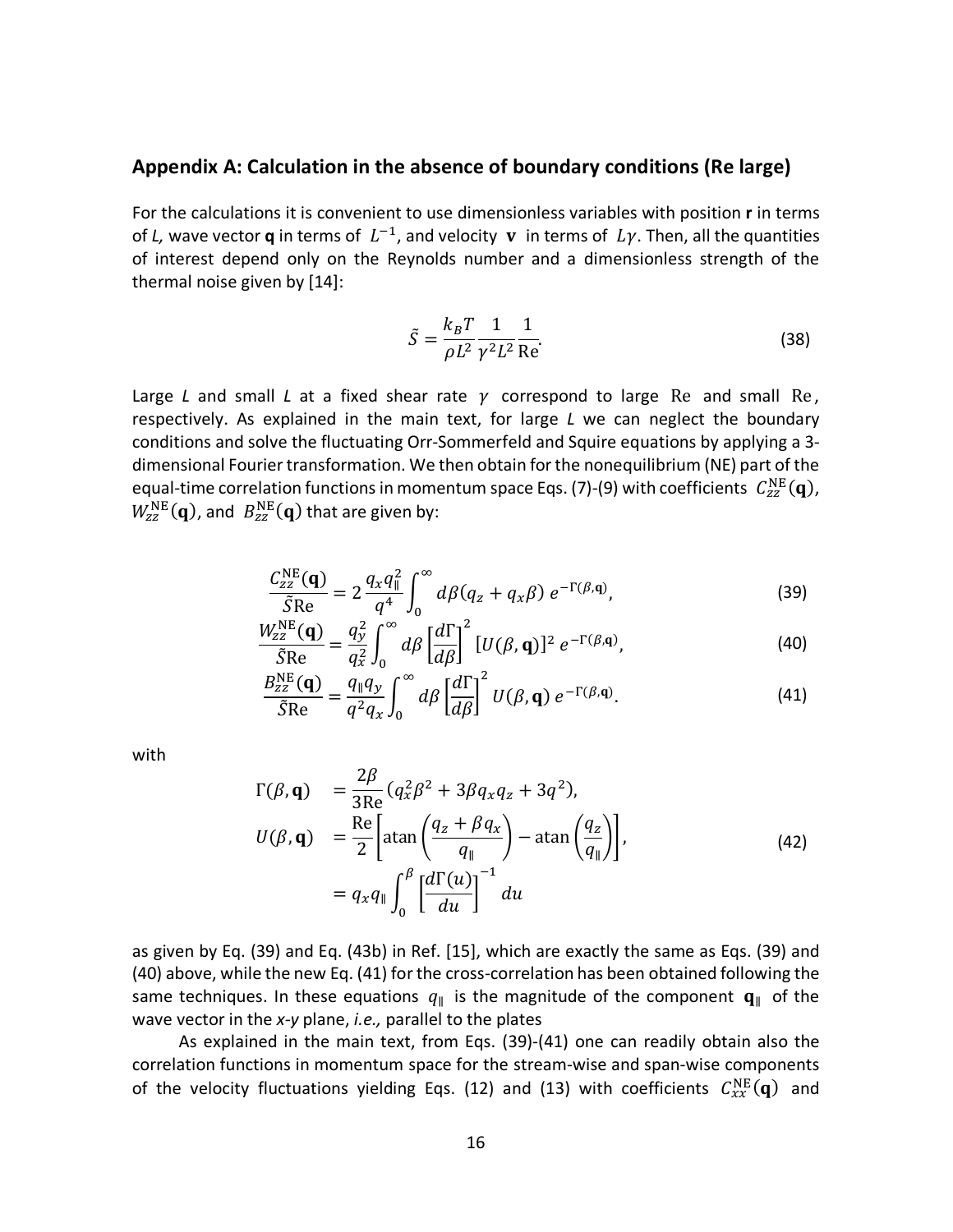$C_{yy}^{\text{NE}}(q)$ , that are related to the coefficients  $C_{zz}^{\text{NE}}(q)$ ,  $W_{zz}^{\text{NE}}(q)$ , and  $B_{zz}^{\text{NE}}(q)$  by

$$
C_{xx}^{\text{NE}}(\mathbf{q}) = \frac{q_x^2 q_z^2}{q_{\parallel}^4} C_{zz}^{\text{NE}}(\mathbf{q}) + \frac{q_y^2}{q_{\parallel}^4} W_{zz}^{\text{NE}}(\mathbf{q}) + 2 \frac{q_x q_y q_z}{q_{\parallel}^4} B_{zz}^{\text{NE}}(\mathbf{q}), \tag{43}
$$

$$
C_{yy}^{\text{NE}}(\mathbf{q}) = \frac{q_y^2 q_z^2}{q_{\parallel}^4} C_{zz}^{\text{NE}}(\mathbf{q}) + \frac{q_x^2}{q_{\parallel}^4} W_{zz}^{\text{NE}}(\mathbf{q}) - 2 \frac{q_x q_y q_z}{q_{\parallel}^4} B_{zz}^{\text{NE}}(\mathbf{q}). \tag{44}
$$

As discussed in Sect. 2, integration of Eqs. (39), (43), and (44) for  $q \in \mathbb{R}^3$  yields the diagonal elements of  $\langle \delta v \delta v \rangle_{\text{NE}}$  in real space and for large Re.

As an example, we consider here the computation of  $V_{zz}^{\infty}$ . In terms of dimensionless units:

$$
\tilde{S} \text{Re} V_{zz}^{\infty} (\text{Re})^{\frac{3}{2}} = \frac{1}{(2\pi)^3} \int_{\mathbb{R}^3} C_{zz}^{\text{NE}} (\mathbf{q}) d\mathbf{q}.
$$
 (45)

To evaluate the coefficient  $V_{zz}^{\infty}$ , after substitution of Eq. (39) into Eq. (45), we adopt spherical coordinates for the integration over  $\boldsymbol{q}$ . We first integrate over the magnitude  $q$ of the vector  $\,$ q, which can be done analytically and yields the prefactor  $\,$  (Re)<sup>3/2</sup>. A second integration over the polar angle can also be performed analytically taking advantage of the symmetry properties of the integral. The final double integral, over the azimuthal angle and over the parameter  $\beta$ , can be simplified but not performed analytically and has been evaluated numerically:

$$
V_{zz}^{\infty} = \frac{\sqrt{3}}{32\pi^3} \Gamma\left(\frac{1}{4}\right)^2 \int_0^{\infty} \frac{d\beta}{\beta^{\frac{3}{2}}} \int_0^{\pi} \frac{(\beta + \cos\theta)(\sin\theta)^{\frac{9}{2}}}{(\beta^2 + 3\beta\cos\theta + 3)^{\frac{3}{2}}} d\theta, \tag{46}
$$
  
\approx 0.0106,

which is the value quoted in Table 1 of the main text. The other coefficients,  $V_{xx}^{\infty}$  and  $V_{yy}^{\infty}$ , have been evaluated in a similar fashion from Eqs. (43) and (44). The resulting values are

$$
V_{xx}^{\infty} = +0.0847, V_{yy}^{\infty} = +0.0173, \tag{47}
$$

also shown in Table 1, where a detailed discussion and comparison with the literature is presented.

# **Appendix B: Calculation for periodic boundary conditions (Re small)**

Strictly speaking, the main result of Appendix A, namely, that the intensity of the velocity fluctuations (and associated pressure) is proportional to  $(\gamma)^{3/2}$ , only applies for spatial points that are very far from the boundaries. In practice, since non-equilibrium fluctuations have a long spatial range, their intensity will be strongly affected by the boundary conditions [6]. To illustrate how this intensity changes due to confinement, we consider in this Appendix periodic boundary conditions (PBC) that are commonly adopted in computer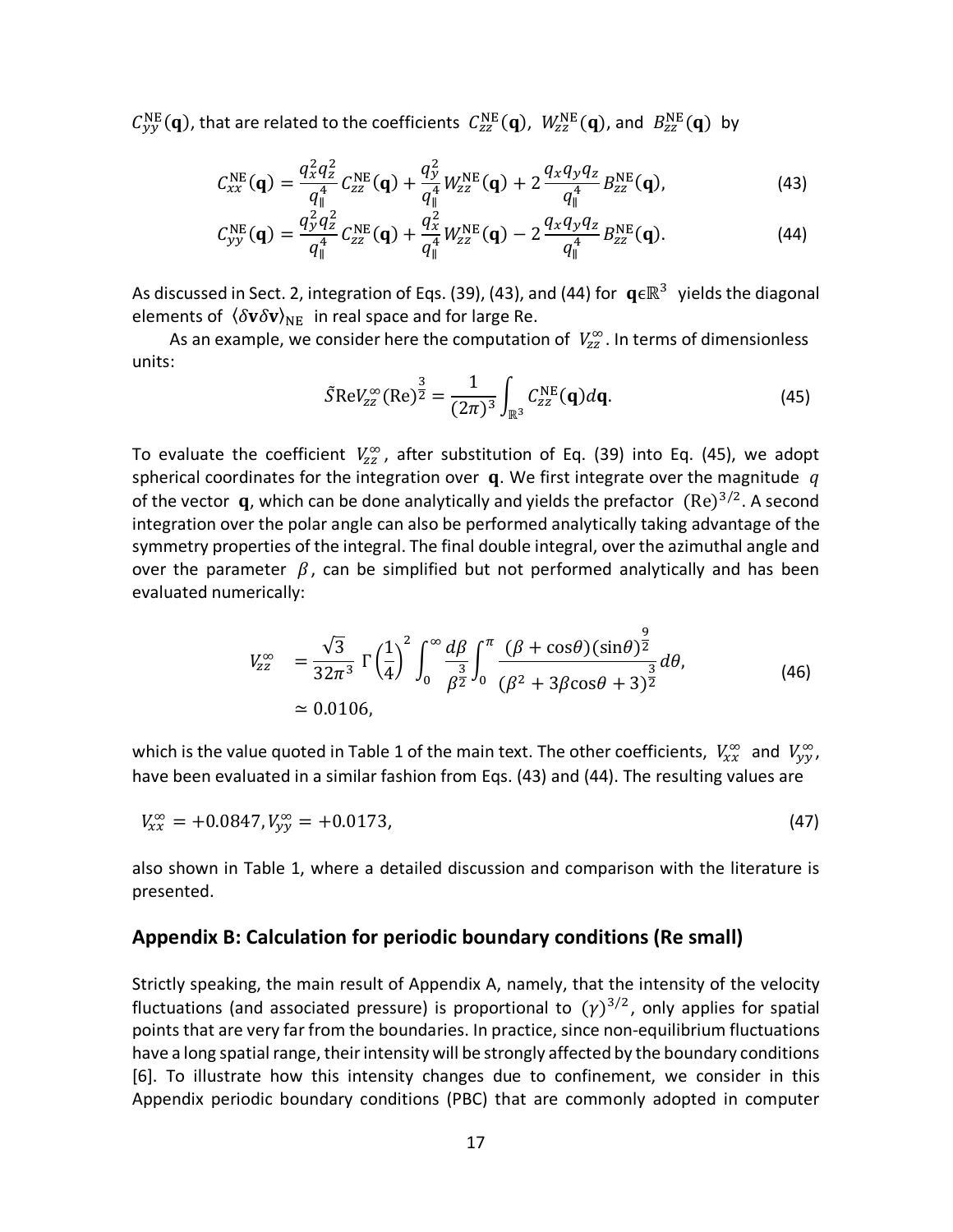simulations.

 According to Eq. (45), the computation of the intensity of the velocity fluctuations in real space without boundary conditions involves an integration over wave vectors  $\mathbf{q} \in \mathbb{R}^3$ , in particular over the wall-normal *z*-component  $q_z \in (-\infty, \infty)$ . Following previous authors [13], we perform a calculation for PBC in the *z*-direction by allowing the  $q<sub>z</sub>$  to take only values which are multiples of  $N\pi$  (in dimensionless units), *i.e.*,  $q_z = N\pi$  with  $N =$  $\pm 1, \pm 2, \pm 3, ...$  Alternatively, this approach can be understood as approximating the integral over  $q_z\;$  as a series. For instance, in the case of  $\; C^{\rm NE}_{zz} ({\bf q})$ , one approximates the  $\; q_z$ integral on the right-hand side of Eq. (45) as:

$$
\frac{1}{(2\pi)}\int_{-\infty}^{\infty}C_{zz}^{\text{NE}}(\mathbf{q}_{||},q_z)\,\mathrm{d}q_z\simeq\frac{1}{(2\pi)}\left[\frac{\pi}{L}\sum_{N=1}^{\infty}\left[C_{zz}^{\text{NE}}\left(\mathbf{q}_{||},\frac{N\pi}{L}\right)+C_{zz}^{\text{NE}}\left(\mathbf{q}_{||},-\frac{N\pi}{L}\right)\right]\right].\tag{48}
$$

Then, the calculation without boundary conditions of Appendix A corresponds to taking the limit  $L \rightarrow \infty$  in Eq. (48), while the calculation for PBC corresponds to taking  $L = 1$  in Eq. (55), thus forcing  $C_{zz}^{NE}(\mathbf{q}_{||}, q_z)$  to be, in real space, periodic in the *z*-direction. Note that, to obtain the actual intensity of fluctuations, Eq. (48) still needs to be integrated over  $q_{\parallel} \in \mathbb{R}^2$ .

 Upon substituting Eq. (39) into Eq. (48), and either Eq. (43) or Eq. (44) in the corresponding expressions for  $C_{xx}^{\text{NE}}$  and  $C_{yy}^{\text{NE}}$ , the intensities of the velocity fluctuations can be evaluated for arbitrary Re, and the crossover functions  $\varphi_{ii}$ (Re) of Eq. (2) computed. The resulting series and integrals cannot be evaluated analytically in general, but can be studied numerically. As an example of these calculations we explicitly consider again the case of  $\ [C_{\text{zz}}^{\text{NE}}]_{\text{PBC}}$ . Use of Eq. (48) (with  $\ L=1$ ) for substituting the  $\ q_{\text{z}}$  integral on the right-hand side of Eq. (45), after performing analytically the integral over  $q_v$  and changing variables in the remaining  $q_x$  and  $\beta$  integrals, results in:

$$
\left[\frac{C_{zz}^{NE}(Re)}{\tilde{S}Re}\right]_{PBC} = \frac{2Re}{8\pi} \sum_{N=1}^{\infty} F\left(\frac{N^2 \pi^2}{Re}\right),\tag{49}
$$

with the function

$$
F(u) = \int_0^\infty d\beta \int_{-\infty}^\infty dq_x \exp\left[-\frac{2\beta^2 q_x}{3u} \left(\frac{q_x \beta}{u} + 3\right)\right] \frac{1 - \text{erf}\left(\sqrt{1 + q_x^2}\sqrt{2\beta}\right)}{\sqrt{1 + q_x^2}} \times \left\{2\left(1 + \frac{q_x \beta}{u}\right)\left[q_x + \frac{\beta}{3}\left(\frac{2\beta^2 q_x}{u^2} + 3\frac{\beta}{u} + 6q_x\right)\right] - \frac{\beta}{u}\right\},\tag{50}
$$

where the integrals in Eq. (50) are perfectly converging for any  $u \neq 0$  and, correspondingly, the function  $F(u)$  is analytic. Notice that the summand in Eq. (49) is the same for  $\pm N$ . In addition, because of the structure on the right-hand side of Eq. (49), the large Re limit results in: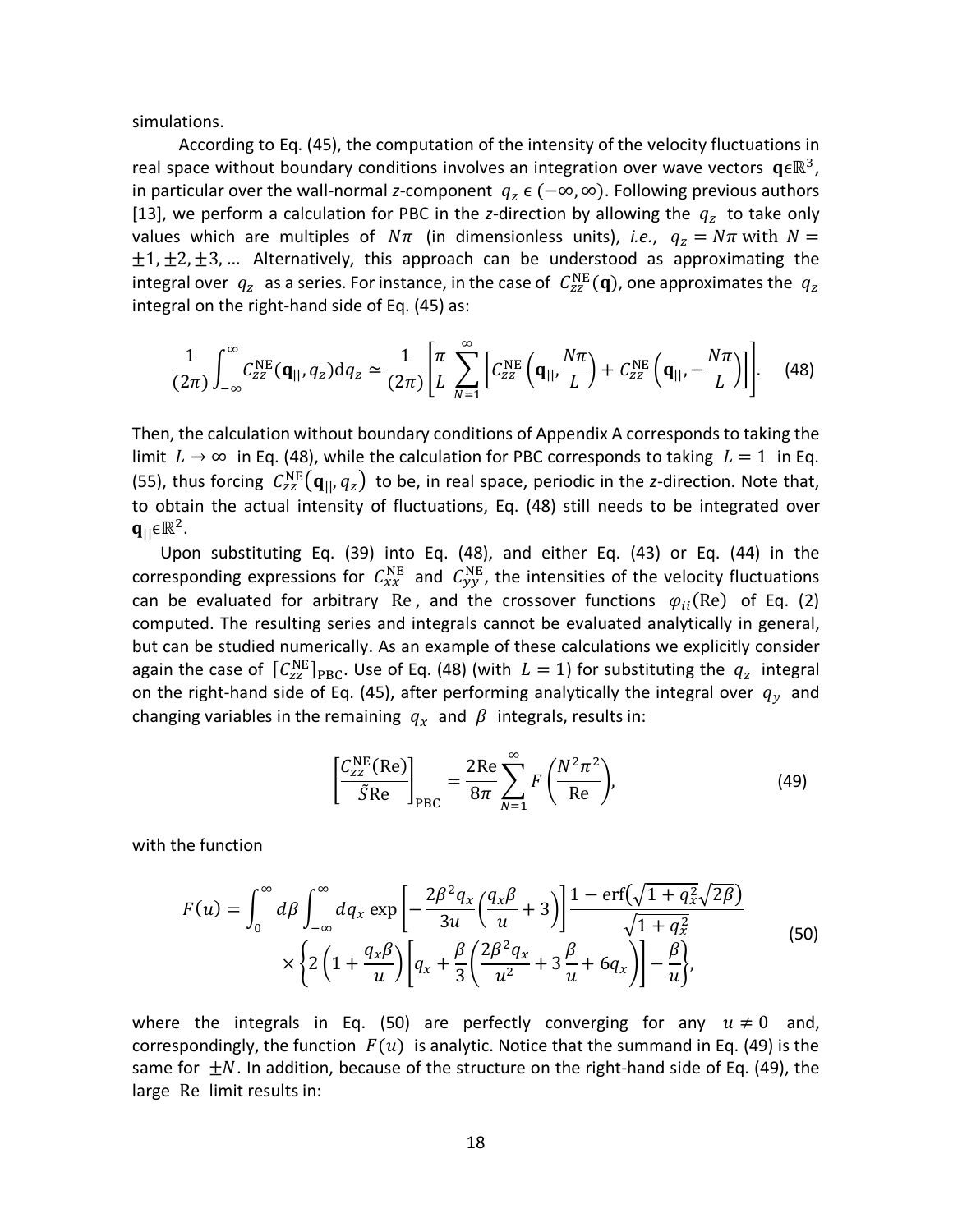$$
\left[\frac{C_{zz}^{NE}(Re)}{\tilde{S}Re}\right]_{PBC} \xrightarrow{Re \to \infty} \frac{(Re)^{\frac{3}{2}}}{8\pi} \int_{-\infty}^{\infty} F(u^2) du \simeq 0.0106 \text{ (Re)}^{3/2},\tag{51}
$$

which is equivalent to having performed the full integral over  $q_z$  of the original  $C_{zz}^{NE}(\mathbf{q}_{||}, q_z)$  of Eq. (48) and, thus, reproduces Eq. (46) of Appendix A. As mentioned in the main text, the calculation without boundary conditions is equivalent to the calculation for PBC in the limit of very large Re.

 From Eqs. (49) and (50) it is clear that, for arbitrary Re only a numerical calculation is possible. However, in the limit  $\text{Re} \rightarrow 0$  some analytical progress is feasible. Since

$$
F(u) \xrightarrow{u \to \infty} \frac{1}{24u} + O\left(\frac{1}{u^2}\right),\tag{52}
$$

one readily obtains

$$
\left[\frac{C_{zz}^{NE}}{\tilde{S}Re}\right]_{PBC} \xrightarrow{Re \to 0} \frac{Re^2}{576\pi} + O(Re^4). \tag{53}
$$

The other two components of the main diagonal velocity correlations in real space,  $[C_{xx}^{NE}]_{PBC}$  and  $[C_{yy}^{NE}]_{PBC}$ , can be treated in a similar way. For large Re we recover the results of Appendix A, while a power series expansion for  $\text{Re} \rightarrow 0$  yields:

$$
\left[\frac{C_{xx}^{NE}}{\tilde{S}Re}\right]_{PBC} \xrightarrow{Re \to 0} \frac{Re^2}{256\pi} + O(Re^4)
$$
\n(54)

$$
\left[\frac{C_{yy}^{\text{NE}}}{\tilde{S}\text{Re}}\right]_{\text{PBC}} \xrightarrow{\text{Re}\rightarrow 0} \frac{\text{Re}^2}{768\pi} + O(\text{Re}^4). \tag{55}
$$

These small Re power series expansions can be alternatively obtained by simply changing the integration variable to  $\beta' = \beta / Re$  in the original Eqs. (39)-(41), and expanding the resulting integrand in powers of Re. As discussed in Section 3, the condition  $Re \rightarrow 0$ corresponds to small system size and is more appropriate for the interpretation of computer simulations [55]. The numbers multiplying the  $\text{Re}^2$  terms in Eqs. (53)-(55) yield, for PBC, the  $\ V^0_{ii}$  coefficients quoted in Eq. (18), while the value quoted in Eq. (20) is

$$
\frac{1}{3} \left[ \frac{1}{256\pi} + \frac{1}{768\pi} + \frac{1}{576\pi} \right] \cong 0.000737. \tag{63}
$$

A value of  $V_{zz}^0 = 1/1152\pi$  has been reported by Wada and Sasa [13] which differs from our result, Eq. (53), exactly by a factor of 2. This difference may be related to the fact that, congruent with the fluid-mechanics literature, we took the size of our layer as  $2L$ . However, Wada and Sasa [13] have provided only little details about their calculation for PBC, so that an ultimate explanation is not available. Equations (54) and (55) for the other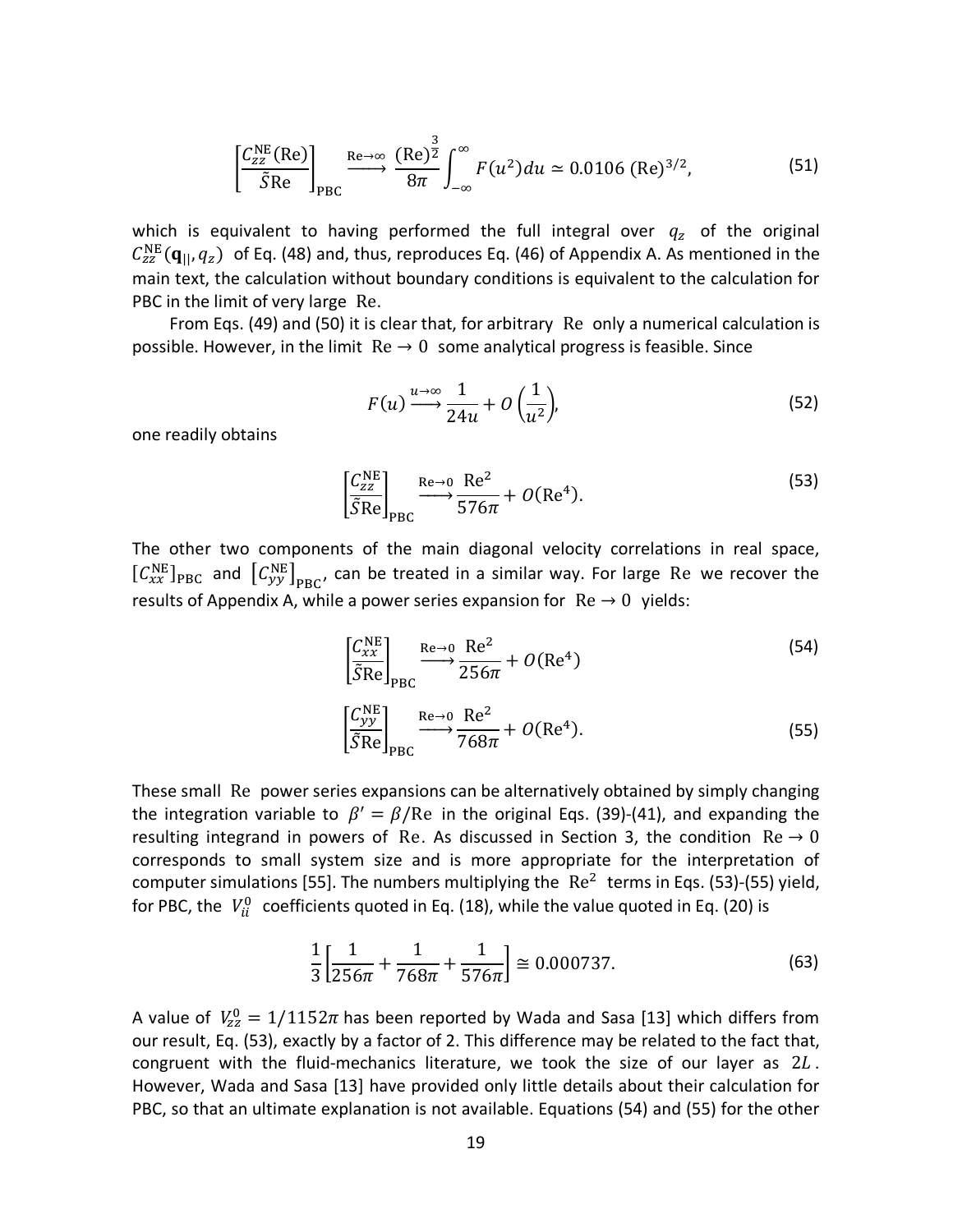two  $V_{ii}^0$  coefficients are presented here for the first time.

It is interesting to note that, of the three terms contributing to  $\ C_{xx}^{\text{NE}}(\mathbf{q})\,$  in Eq. (43) or to  $C_{yy}^{NE}(\mathbf{q})$  in Eq. (44), the dominant contribution at  $\text{Re} \rightarrow 0$  comes from the one associated with vorticity fluctuations. And indeed, the vorticity term is the only one contributing to either  $V_{xx}^0$  or  $V_{yy}^0$ . The proportionality to  $\Re$  Re<sup>2</sup> at small Re is also obtained when rigid boundary conditions are adopted for the velocity [14, 15], in which case an exact solution is not readily feasible [16, 17] and in practice we have settled for only a low-order Galerkin approximation [14 15]. Here, for PBC, the coefficients multiplying the  $\text{Re}^2$  terms in Eqs. (53)-(55) are exact.

# **Appendix C: Crossover between small and large Re behavior**

We have also evaluated numerically  $[C_{zz}^{NE}]_{PBC}$ from Eq. (49) for all Re numbers between 1 and 1600 and the corresponding crossover function  $\varphi_{zz}$  introduced in Eq. (2). The results are presented in Fig. 3, where the upper panel shows  $[\mathcal{C}_{zz}^{NE}]_{PBC}$  and the lower panel  $\varphi_{zz}$ as a function of Re. The convergence of the series (49) is very slow, particularly for large Re, and up to  $N = 60$  terms have been added to obtain the values presented in Fig. 3. Added as thin lines in the upper panel are the two asymptotic limits, large and small Re, as given by Eqs. (51) and (53), respectively. We see in the upper panel how  $\ [C_{ZZ}^{\rm NE}]_{\rm PBC}$  crosses over continuously and smoothly between the two analytic asymptotic limits. The asymptotic limit for large Re (*i.e.*,  $\varphi_{zz} = 1$ ) is indicated in the lower panel.

We emphasize that all results in these appendixes have been obtained from fluctuating hydrodynamics equations *linearized* in the fluctuating velocity: the so-called stochastic Orr-Sommerfeld and Squire equations specified in Section 2. The nonlinear part of the advection term, responsible for transition to turbulence, has been neglected from the outset. Hence, our results only pertain to Reynolds numbers (Re<350) for which plane Couette flow is stable [31]. From the information in the lower panel of Fig. 3 we see that for all Reynold numbers corresponding to laminar flows the crossover function  $\varphi_{zz}$  is substantially less than unity. Hence the prediction that  $\delta p$  should vary as  $\gamma^{3/2}$  in the absence of boundary conditions will never be observed in practice. Taking into account finite-size corrections will be essential in the analysis of data for the shear-induced pressure enhancement in laminar flow.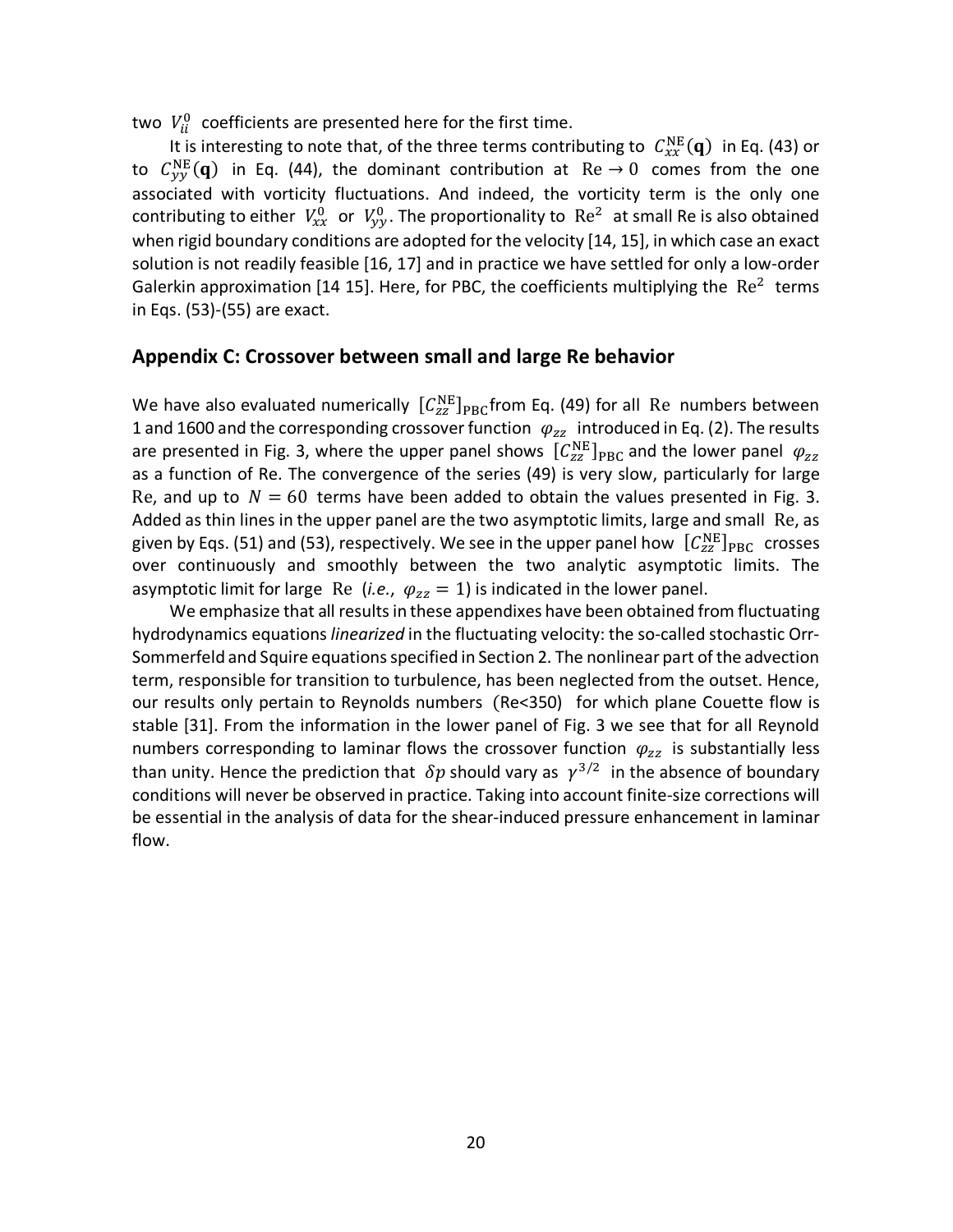

**Fig. 3**: The red curves represent, as a function of the Reynolds number, the intensity of wallnormal velocity fluctuations,  $\ C_{zz}^{\text{NE }}$  (upper panel) and the corresponding crossover function,  $\varphi_{zz}\,$  (lower panel) evaluated numerically from Eqs. (49) and (50). The two thin lines in the upper panel indicate asymptotic limits at small Re, Eq. (45), and at large Re, Eq. (51). In the lower panel the asymptotic limit for large Re (*i.e.*,  $\varphi_{zz} = 1$ ) is indicated.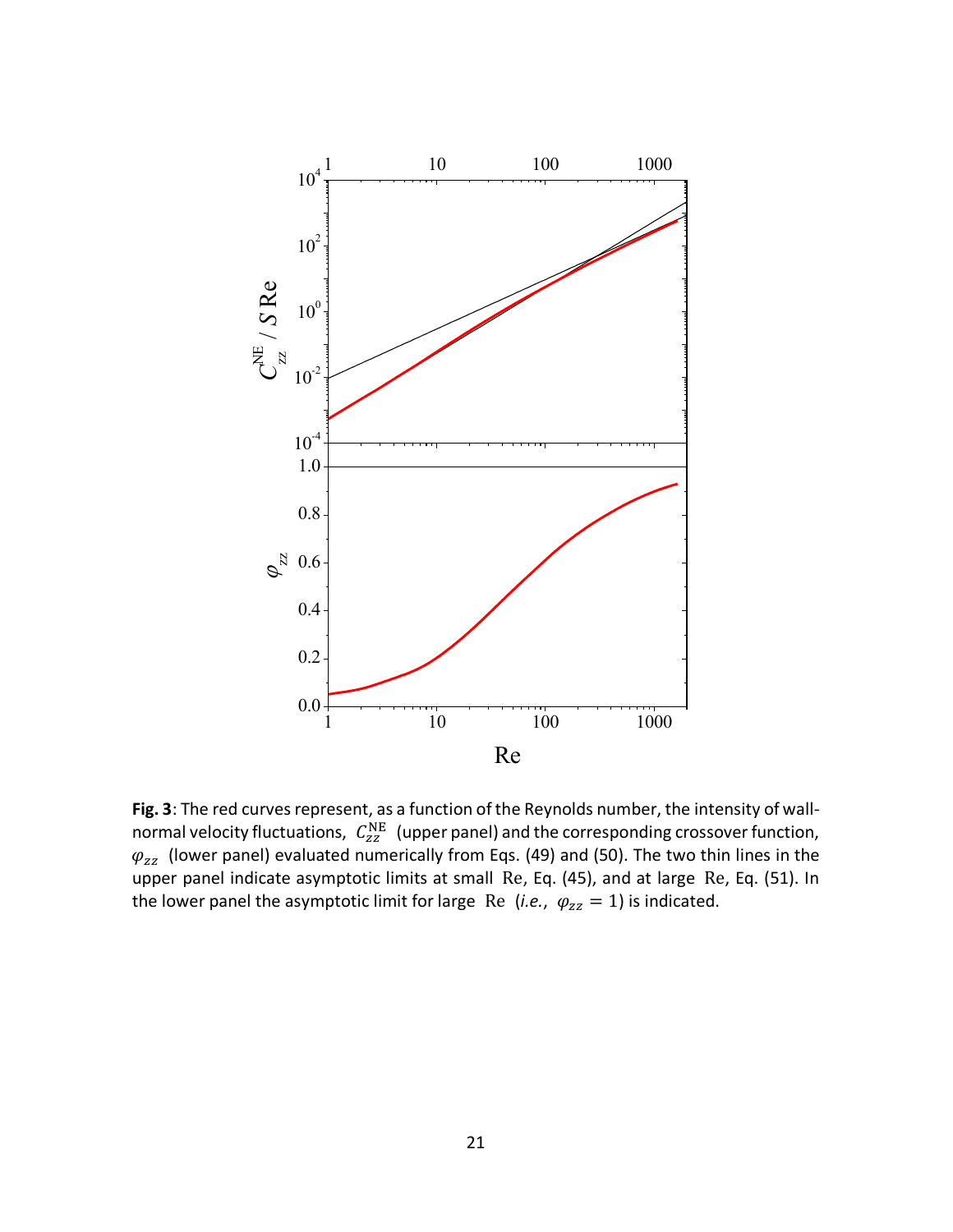# **References**

- 1. M. Kardar and R. Golestanian, Rev. Mod. Phys. **71**, 1233 (1999).
- 2. G. L. Klimchitskaya, U. Mohideen, and V. M. Mostepanenko, Rev. Mod. Phys. **81**, 1827 (2009).
- 3. M. Krech, *The Casimir Effect in Critical Systems* (World Scientific, Singapore, 1994).
- 4. T.R. Kirkpatrick, J.K.Bhattacharje, and J.V. Sengers, Phys. Rev. Lett.**119**, 030603 (2017).
- 5. J. R. Dorfman, T. R. Kirkpatrick, and J. V. Sengers, Annu. Rev. Phys. Chem. **45**, 213 (1994).
- 6. J. M. Ortiz de Zárate and J. V. Sengers, *Hydrodynamic Fluctuations in Fluids and Fluid Mixtures* (Elsevier, Amsterdam, 2006).
- 7. J. F. Lutsko and J. W. Dufty, Phys. Rev. A **32**, 3040 (1985).
- 8. J. F. Lutsko and J. W. Dufty, Phys. Rev. E **66**, 041206 (2002).
- 9. J. V. Sengers and J. M. Ortiz de Zárate, J. Non-Newtonian Fluid Mech. **165**, 925 (2010).
- 10. K. Kawasaki and J. D. Gunton, Phys. Rev. A **8**, 2048 (1973).
- 11. T. Yamada and K. Kawasaki, Progr. Theor. Phys. (Japan) **53**, 111 (1975).
- 12. M. H. Ernst, B. Cichocki, J. R. Dorfman, J. Sharma, and H. van Beijeren, J. Stat, Phys. **18**, 237 (1978).
- 13. H. Wada and S. I. Sasa, Phys. Rev. E **67**, 065302(R) (2003).
- 14. J. M. Ortiz de Zárate and J. V. Sengers, Phys. Rev. E **77**, 026306 (2008).
- 15. J. M. Ortiz de Zárate and J. V. Sengers, Phys. Rev. E **79**, 046308 (2009).
- 16. J. M. Ortiz de Zárate and J. V. Sengers, J. Stat. Phys. **144**, 774 (2011).
- 17. J. M. Ortiz de Zárate and J. V. Sengers, J. Stat. Phys. **150**, 540 (2013).
- 18. D. J. Evans, Phys. Rev. A **23**, 1988 (1981).
- 19. S. H. Lee and P. T. Cummings, J. Chem. Phys. **99**, 3919 (1993).
- 20. S. H. Lee and P. T. Cummings, J. Chem. Phys. **101**, 6206 (1994).
- 21. G. Marcelli, B. D. Todd, and R. J. Sadus, Phys. Rev. E **63**, 021204 (2001).
- 22. J. Ge, G. Marcelli, B. D. Todd, and R. J. Sadus, Phys. Rev. E **64**, 021201 (2001).
- 23. J. Ge, B. D. Todd, G. Wu, and R. J. Sadus, Phys. Rev. E **67**, 061201 (2003).
- 24. A. Ahmed, P. Mausbach, and R. J. Sadus, Phys. Rev. E **82**, 011201 (2010).
- 25. A. Varghese, G. Gompper, and R. G. Winkler, Phys. Rev. E **96**, 062617 (2017).
- 26. T. R. Kirkpatrick, J. M. Ortiz de Zárate, and J. V. Sengers, Phys. Rev. Lett. **110**, 235902 (2013).
- 27. P.G. Drazin and W.H. Reid, *Hydrodynamic Stability*, 2<sup>nd</sup> ed. (Cambridge University Press, Cambridge, U.K., 2004).
- 28. B. Eckhardt and R. Pandit, Eur. Phys. J. B **33**, 373 (2003).
- 29. L.D. Landau and E.M. Lifshitz, *Fluid Mechanics*, 2<sup>nd</sup> ed. (Pergamon, London, 1987).
- 30. P.J. Schmid and D.S. Henningson, *Stability and Transition in Shear Flows* (Springer, Berlin, 2001).
- 31. N. Tillmark and P. Alfredson, J. Fluid Mech. **235**, 89 (1992).
- 32. J. R. Dorfman, T.R.Kirkpatrick, and H. van Beijeren, *Contemporary Kinetic Theory of Matter* (Cambridge University Press, Cambridge, to be published).
- 33. F. Daviaud, J. Hegseth, and P. Bergé, Phys. Rev. Lett. **69**, 2511 (1992).